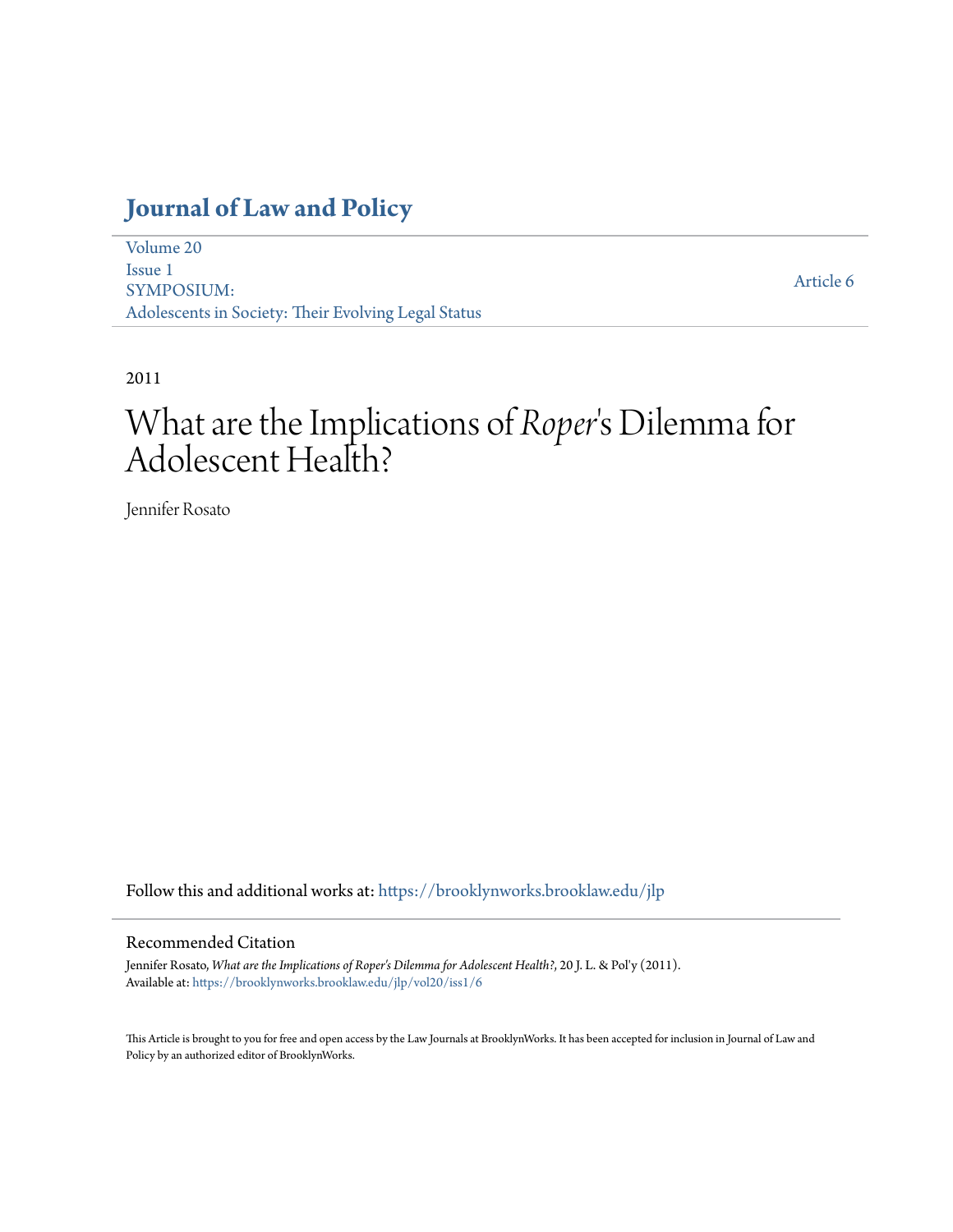# **ESSAY**

# **WHAT ARE THE IMPLICATIONS OF**  *ROPER***'S DILEMMA FOR ADOLESCENT HEALTH LAW?**

# *Jennifer Rosato*

#### I. INTRODUCTION

 $\overline{a}$ 

Adolescents engage in adult activities: they have  $sex$ , they sext each other, $3$  they get pregnant, $3$  they get abortions, $4$  and they

*See, e.g*., *Facts on American Teens' Sexual and Reproductive Health*, IN BRIEF (Guttmacher Inst., New York, N.Y.), Aug. 2011 [hereinafter *Facts*], *available at* http://www.guttmacher.org/pubs/FB-ATSRH.pdf. Like adults, teens also get sexually transmitted diseases. *See STDs in Adolescents and Young Adults*, CTRS. FOR DISEASE CONTROL & PREVENTION, http://www.cdc.gov/STD/stats09/adol.htm (last updated Nov. 22, 2010). 2 *See, e.g*., Dionne Searcey, *A Lawyer, Some Teens, and a Fight over* 

*'Sexting*,*'* WALL ST. J., Apr. 21, 2009, at A17; Riva Richmond, *Sexting May Place Teens at Legal Risk*, N.Y. TIMES GADGETWISE BLOG (Mar. 26, 2009, 12:00 PM), http://gadgetwise.blogs.nytimes.com/2009/03/26/sexting-mayplace-teens-at-legal-risk. 3 *See* GUTTMACHER INST., U.S. TEENAGE PREGNANCIES, BIRTHS AND

ABORTIONS: NATIONAL AND STATE TRENDS AND TRENDS BY RACE AND

Dean and Professor of Law, Northern Illinois University College of Law. I would like to acknowledge the hard work of my research assistants David Stock and Kehinde Durowade, and my administrative assistant Tita Kaus. Thanks to Professor Juan Perea for thoughtfully reading an earlier version of the Essay and his constant support. Additional thanks to John Austin, Ben Carlson, and the library staff for their able assistance. I am particularly grateful to Karen Porter and Brooklyn Law School for giving me the chance to present at the Adolescents in Society Symposium, and submit this Essay to the *Journal of Law and Policy*. Finally, thanks to the editorial staff of the *Journal* for their accommodations and helpful comments, which improved the piece.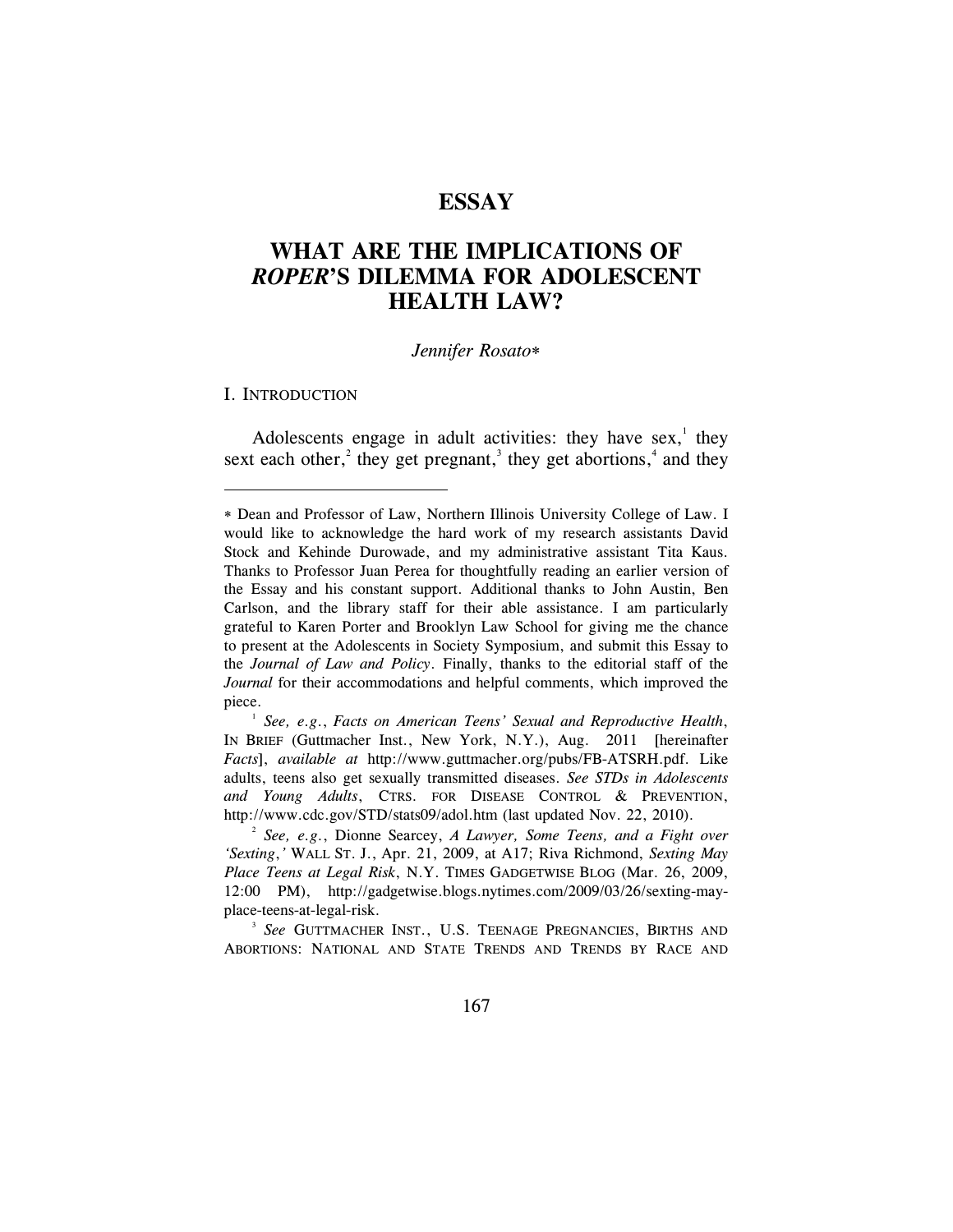refuse life-sustaining treatment (among a myriad of adult activities).<sup>5</sup> But just because they do engage in these activities does not mean that they should. Courts, psychologists, and legal academics have grappled with one of the overarching questions addressed by the Adolescents in Society Symposium: to what extent should law and policy treat teenagers differently from adults?

This question cannot be answered without first understanding the underlying bases for treating them differently. One basis is the "commonsense reality" that children are different than adults. In the United States Supreme Court's recent decision in *J.D.B. v. North Carolina*, the majority relied on "the settled understanding that the differentiating characteristics of youth are universal"<sup>7</sup> in reaching its conclusion that age should be considered a factor in the determination whether a suspect is in custody for purposes of providing *Miranda* warnings. Specifically, the Court pointed to the "objective conclusions . . . that children are more susceptible to influence" and "outside pressures."<sup>8</sup>

ETHNICITY (2010) [hereinafter U.S. TEENAGE PREGNANCIES], *available at*  http://www.guttmacher.org/pubs/USTPtrends.pdf; *see also Facts*, *supra* note 1 (citing statistics that each year almost 750,000 U.S. women aged fifteen to nineteen become pregnant, and that in 2006 that number represented seventytwo women per 1,000).<br><sup>4</sup> U.S. TEENAGE PREGNANCIES, *supra* note 3.

<sup>&</sup>lt;sup>5</sup> See cases discussed in Jennifer Rosato, *The Ultimate Test of Autonomy*: *Should Minors Have a Right to Make Decisions Regarding Life-Sustaining Treatment*, 49 RUTGERS L. REV. 1, 4–8 (1996) [hereinafter Rosato, *The Ultimate Test of Autonomy*] (describing instances in which minors refused medical treatment). *See generally* Laurence Steinberg, *Risk Taking in Adolescence: New Perspectives from Brain and Behavioral Science*, 16 CURRENT DIRECTIONS IN PSYCHOL. SCI. 55, 58 (2007) [hereinafter Steinberger, *Risk Taking*] ("More than 90% of all American high school students have had sex, drug, and driver education in their schools, yet large proportions of them still have unsafe sex, binge drink, smoke cigarettes, and drive recklessly (often more than one of these at the same time.")).<br><sup>6</sup> This term was used by the majority in *J.D.B. v. North Carolina*, 131

S. Ct. 2394, 2398 (2011). 7

<sup>&</sup>lt;sup>7</sup> Id. at 2403-04.

*Id.*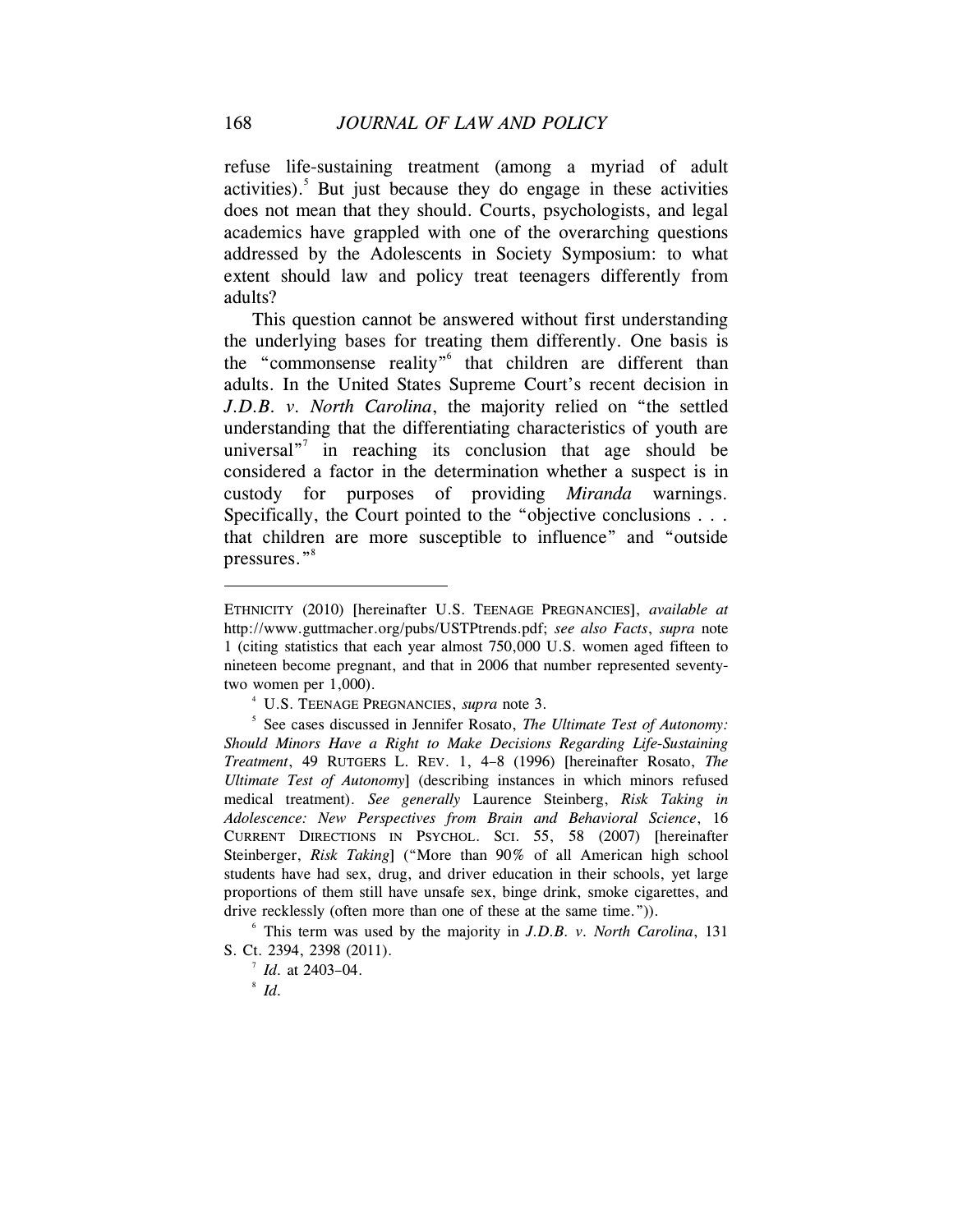Recent neuroscience research, or "brain science," offers another basis for treating adolescents differently. These findings support the "commonsense reality" that adolescents are unpredictable, reckless, and impulsive. This research has identified a number of significant changes in the brain that occur through adolescence and into the mid-twenties. Those welldocumented changes include decrease in the grey matter in the brain; increase in the white matter in the prefrontal regions of the brain; changes in the numbers and distribution of dopamine receptors ("dopaminergic activity"); and more connections among different areas of the brain.<sup>9</sup>

Although teens' behavior is consistent with the neurological changes documented in this research, some teenagers are capable of making some decisions, especially as they approach the age of majority.10 The vexing question now facing advocates for children's rights is how to use this neuroscience literature (if at all) in guiding public policy and supporting greater autonomy for adolescents.<sup>11</sup>

This Essay addresses how this literature should inform the law relating to health care decisions that need to be made by or for adolescents—from birth control to refusal of life-sustaining

<sup>9</sup> *See, e.g.*, Laurence Steinberg, *Should the Science of Adolescent Brain Development Inform Public Policy?*, 64 AM. PSYCHOLOGIST 739, 742–43 (2009) [hereinafter Steinberg, *Public Policy*]; *see also* Laurence Steinberg, *Commentary: A Behavioral Scientist Looks at the Science of Adolescent Brain Development*, 72 BRAIN & COGNITION 160, 161 (2010). *See generally* DANIEL R. WEINBERGER ET AL., THE NAT'L CAMPAIGN TO PREVENT TEEN PREGNANCY, THE ADOLESCENT BRAIN: A WORK IN PROGRESS (2005), *available at* http://www.thenationalcampaign.org/resources/pdf/BRAIN.pdf (describing how advances in neuroscience and imaging are altering scientific perceptions of adolescent cognition). 10 *See* Steinberg, *Public Policy*, *supra* note 9, at 744; Laurence Steinberg

et al., *Are Adolescents Less Mature than Adults? Minors' Access to Abortion, the Juvenile Death Penalty, and the Alleged APA "Flip-Flop*,*"* 64 AM. PSYCHOLOGIST 583, 592 (2009) [hereinafter Steinberg, *Flip-Flop*]; *see also*

studies cited *infra* Part III.<br><sup>11</sup> *See* Steinberg, *Public Policy*, *supra* note 9, at 745–48; Steinberg, *Flip-Flop*, *supra* note 10, at 592–93.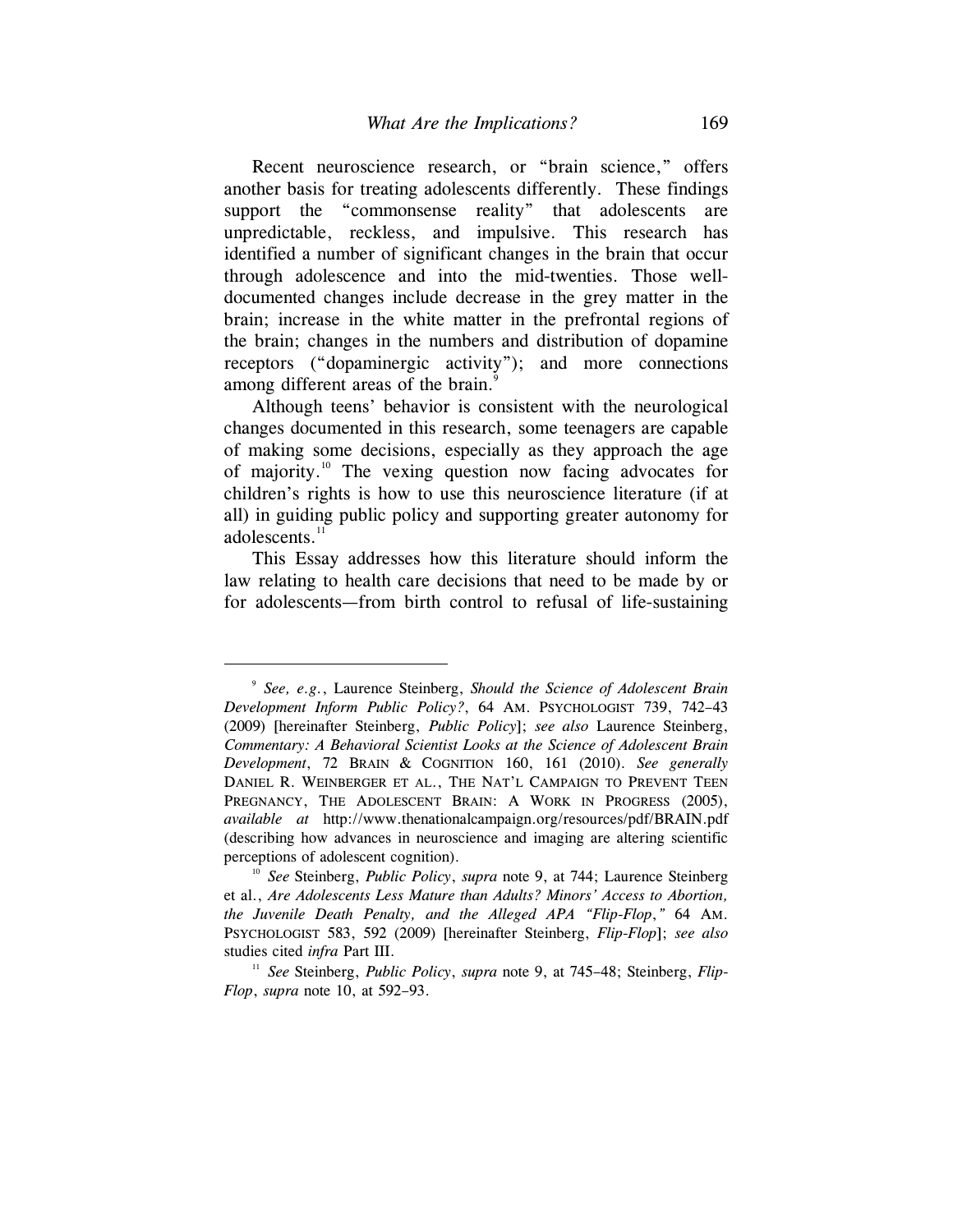treatment.<sup>12</sup> Recent cases integrating the neuroscience literature, primarily in the criminal law context, have embraced the view of adolescents as vulnerable, incapable of considering long-term consequences, and in need of protection.<sup>13</sup> This view creates a dilemma for those policymakers and advocates, like myself, who consider adolescents mature or "adult-like" outside of the context of these criminal law cases. This dilemma is not simply an abstract one. It may affect adolescents' ability to participate in decisions as important as whether they should be able to get the Human Papillomavirus ("HPV") vaccine;<sup>14</sup> decline genetic testing for late-onset diseases; $15$  obtain treatment for mental

as breast cancer or Alzheimer's disease. *See* Am. Coll. of Med. Genetics, *Points to Consider: Ethical Legal and Psychosocial Implications of Genetic Testing in Children and Adolescents*, 57 AM. J. HUM. GENETICS 1233, 1233 (1995). *See generally* Rosamond Rhodes, *Why Test Children for Adult-Onset Genetic Diseases?*, 73 MOUNT SINAI J. MED. 609 (2006) (arguing that

 $12$  I addressed the issue of health care decision making by adolescents and the relevance of the existing evidence on capacity in Jennifer L. Rosato, *Let's Get Real: Quilting a Principled Approach to Adolescent Empowerment in Health Care Decision-Making*, 51 DEPAUL L. REV. 769 (2002) [hereinafter Rosato, *Let's Get Real*]. Other authors who have written thoughtfully on this issue include Rhonda Gay Hartman, *Coming of Age: Devising Legislation for Adolescent Medical Decision-Making*, 28 AM. J.L. & MED. 409 (2002) [hereinafter Hartman, *Coming of Age*], and Kimberly M. Mutcherson, *Whose Body Is It Anyway? An Updated Model of Health Care Decision-Making*, 14 CORNELL J.L. & PUB. POL'Y 251 (2005) [hereinafter Mutcherson, *Whose Body*].

<sup>&</sup>lt;sup>13</sup> *See infra Part II.* 13 *See infra Part II.* 14 *See, e.g.*, Carol A. Ford et al., *Increasing Adolescent Vaccination: Barriers and Strategies in the Context of Policy, Legal, and Financial Issues*, 44 J. ADOLESCENT HEALTH 568, 570 (2009); Abigail English et al., *Legal Basis of Consent for Health Care and Vaccination for Adolescents*, 121 PEDIATRICS (SUPPLEMENT 1) S85, S87 (2008); Ruth M. Farrell & Ellen S. Rome, *Adolescents' Access and Consent to the Human Papillomavirus Vaccine: A Critical Aspect for Immunization Success*, 120 PEDIATRICS 434, 435 (2007). The HPV vaccine prevents the onset of many cervical cancers caused by the human papillomavirus. *See* Ctrs. for Disease Control & Prevention, *Quadrivalent Human Papillomavirus Vaccine, Recommendations of the Advisory Committee on Immunization Practices (ACIP)*, 56 MORBIDITY & MORTALITY WKLY. REP. 1256, 1256 (2007). 15 Late-onset diseases are those that would arise during adulthood, such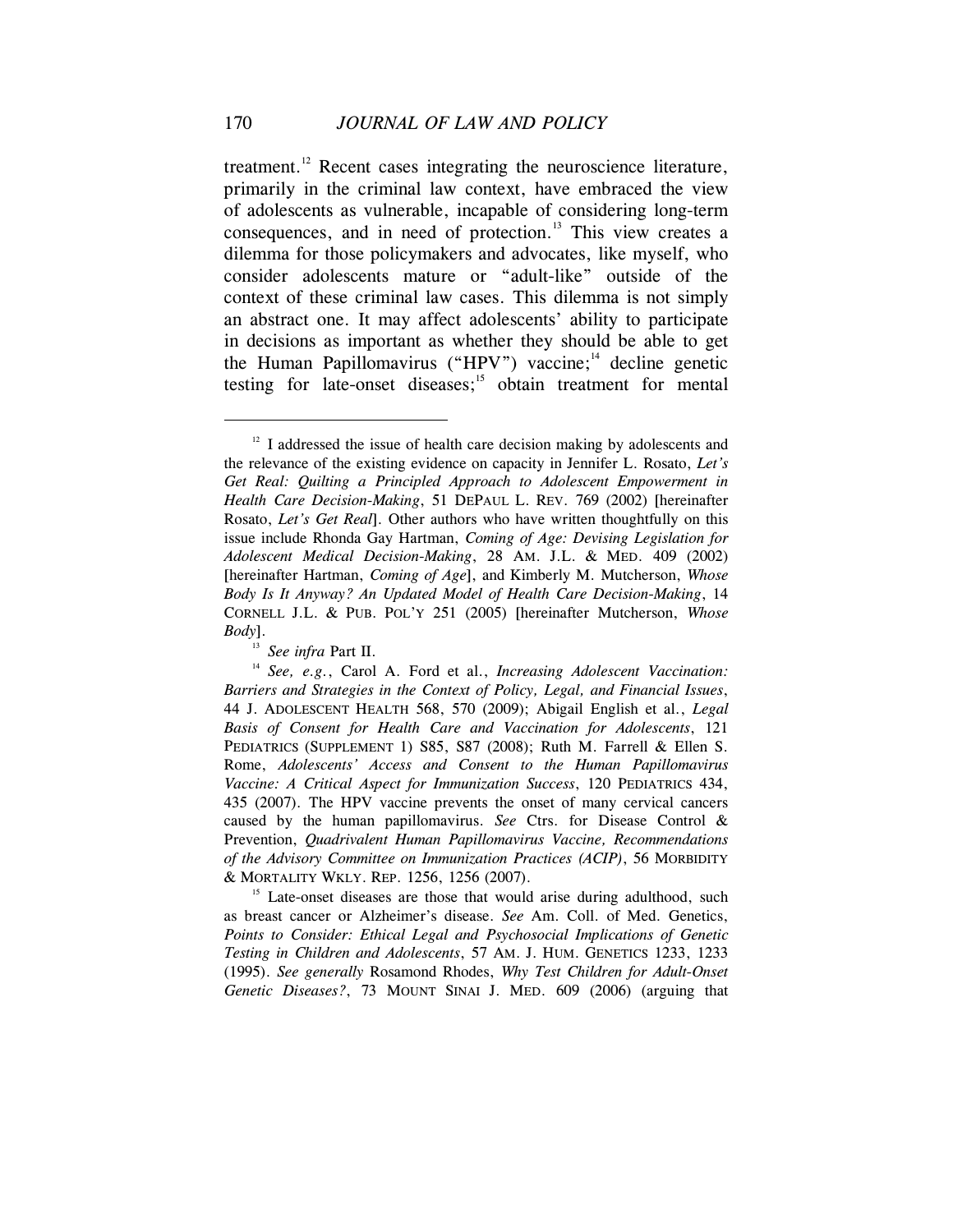health problems;<sup>16</sup> consent to participation in research trials;<sup>17</sup> or elect treatment to change gender identity.<sup>18</sup>

This Essay grapples with this problem in the context of health care decision making by adolescents and concludes that core values underlying public policies, not science, ultimately will help resolve this dilemma.<sup>19</sup> First, the Essay summarizes the existing law related to health care decision making, which (with few exceptions) considers the adolescent as a child, incapable of making these decisions on his or her own. Second, the Essay discusses what effect the neuroscience literature should have on the development of this area of law. Third, the Essay advocates for the adoption of a "contextual capacity" determination, which would allow some mature minors to make health care decisions in areas justified by compelling public policies. These policies will allow a more principled and nuanced doctrine to develop that respects the capacity and dignity of these minors as science continues to "inform," but not "dictate," public policy in this area. $2^{\circ}$ 

consensus against predictive testing of children for adult onset genetic conditions is not justified). 16 *See* CAL. HEALTH & SAFETY CODE § 124260 (West Supp. 2011)

<sup>(</sup>allowing mature minors twelve years and older to consent to outpatient treatment). 17 *See generally* INST. OF MED. OF THE NAT'L ACAD., THE ETHICAL

CONDUCT OF CLINICAL RESEARCH INVOLVING CHILDREN (Marilyn J. Field & Richard E. Behrman eds., 2004); Rhonda Gay Hartman, *Word from the Academies: A Primer for Legal Policy Analysis Regarding Adolescent Research Participation*, 4 RUTGERS J.L. & PUB. POL'Y 151 (2006) [hereinafter Hartman, *Word from the Academies*] (both advocating greater participation by adolescents in research).<br><sup>18</sup> *See, e.g.*, Maureen Carroll, Comment, *Transgender Youth, Adolescent* 

*Decisionmaking, and* Roper v. Simmons, 56 UCLA L. REV. 725, 725 (2009); *see also* Cara D. Watts, *Asking Adolescents: Does a Mature Minor Have a Right to Participate in Health Care Decisions?*, 16 HASTINGS WOMEN'S L.J. 221, 223 (2005).<br><sup>19</sup> Other commentators have recognized this dilemma. *See* Kimberly M.

Mutcherson, *Minor Discrepancies: Forging a Common Understanding of Adolescent Competence in Healthcare Decision-Making and Criminal Responsibility*, 6 NEV. L.J. 927, 927–99 (2006) [hereinafter Mutcherson, *Minor Discrepancies*]; *see also* Carroll, *supra* note 18, at 726–29.<br><sup>20</sup> Steinberg, *Public Policy*, *supra* note 9, at 746.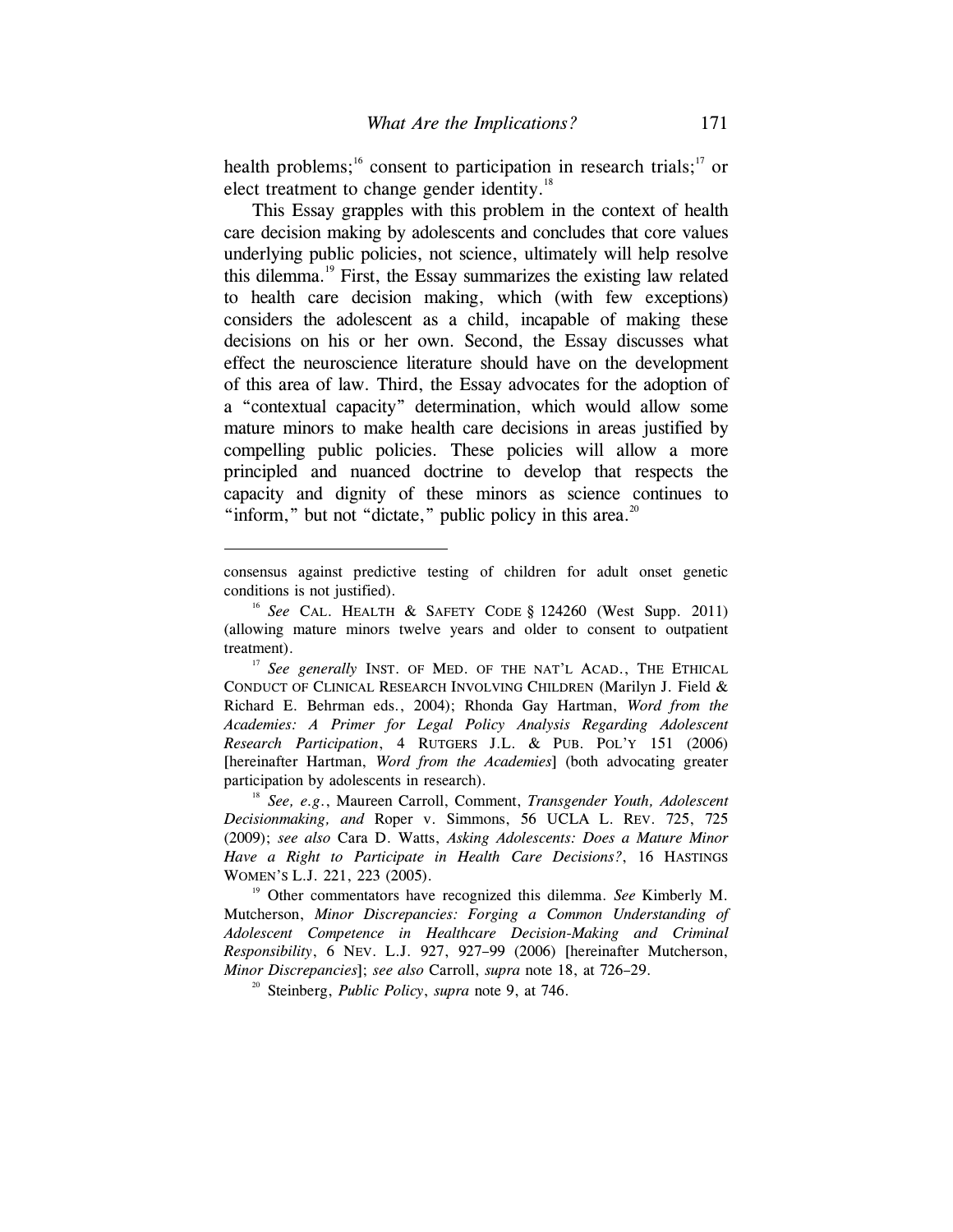# II. THE *ROPER* DECISION POSES THE DILEMMA

In recent cases, the United States Supreme Court has concluded that juveniles differ from adults and therefore should be treated differently. Most notably, in *Roper v. Simmons*, the Court concluded that imposing the death penalty on juveniles was unconstitutional as a violation of the Eighth Amendment.<sup>21</sup> Prior to this decision, the Court had permitted execution of sixteen- and seventeen-year-olds.<sup>22</sup> In reaching its conclusion that imposing the death penalty on any person under eighteen was unconstitutional, the Court relied on a number of authorities: precedent prohibiting the execution of mentally retarded persons, the record of states that had abolished the death penalty for juveniles, international norms prohibiting the juvenile death penalty, and the differences between adults and juveniles.<sup>23</sup>

The Court identified three areas of difference between juveniles and adults that justified the differential treatment. First, their lack of maturity and underdeveloped sense of responsibility leads to greater recklessness and more impulsivity than adults.<sup>24</sup> Second, they are more vulnerable and subject to pressures (particularly peer pressure).25 Third, the character of the juvenile is not yet well-formed.<sup>26</sup> The *Roper* Court referred to neuroscience research in reaching its conclusion that juveniles were different from adults. The Court, drawing upon what "any parent knows and . . . the scientific and sociological studies respondent and his *amici* cite tend to confirm," found that "[a] lack of maturity and an underdeveloped sense of responsibility are found in youth more often than in adults  $\dots$ ."<sup>27</sup>

This neuroscience research was relied upon even more

<sup>&</sup>lt;sup>21</sup> Roper v. Simmons, 543 U.S. 551, 568 (2005).<br>
<sup>22</sup> *Id.* at 562.<br>
<sup>23</sup> *Id.* at 563–78.<br>
<sup>24</sup> *Id.* at 569.<br>
<sup>25</sup> *Id.* at 570.<br>
<sup>26</sup> *Id.* at 559 (alteration in original) (quoting Johnson v. Texas, 509 U.S. 350, 367 (1993) (internal quotation marks omitted)).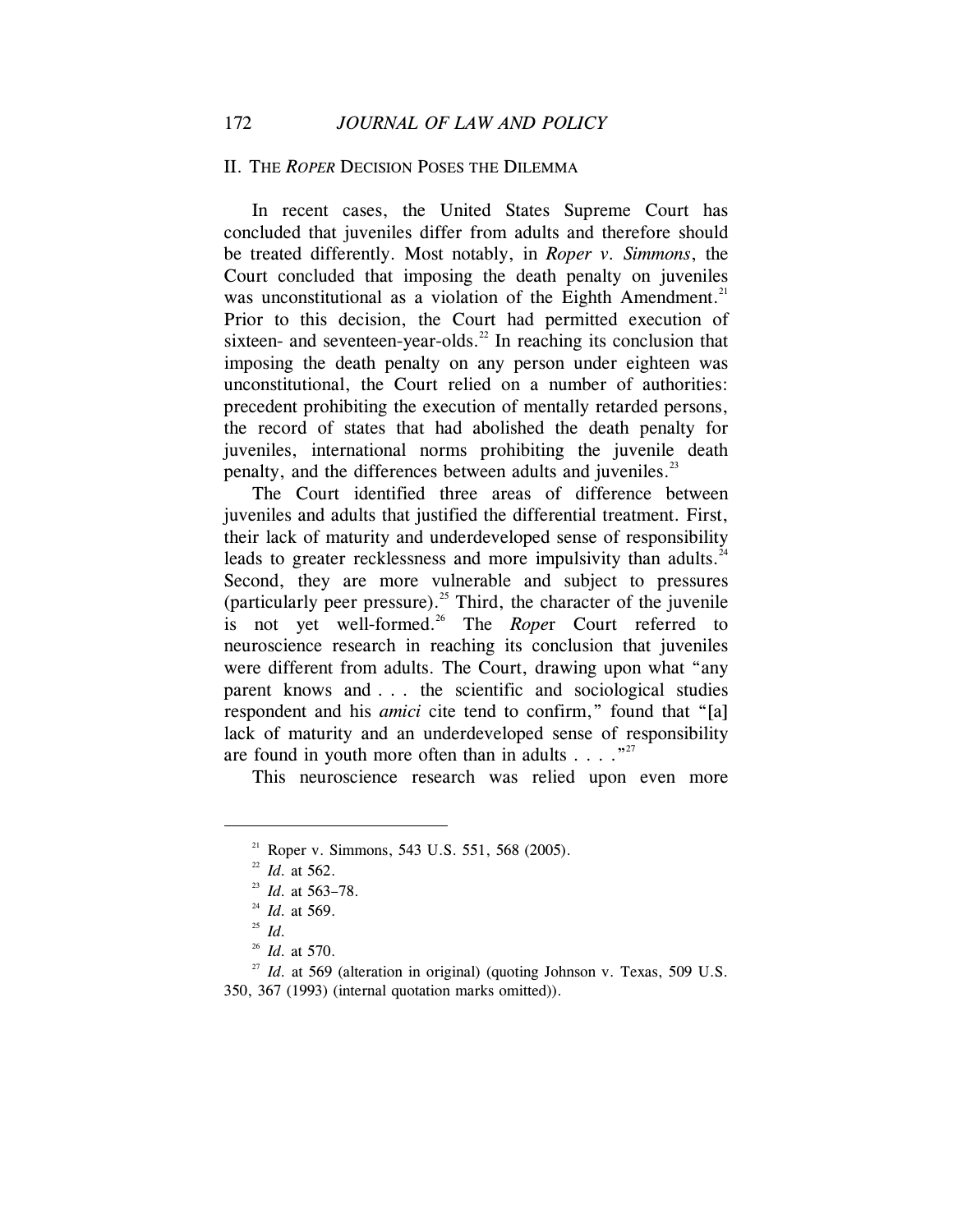explicitly in *Graham v. Florida*,<sup>28</sup> in which the Court held that imposing a life sentence without parole on a juvenile who had not committed homicide was a violation of the Eighth Amendment.<sup>29</sup> Reinforcing *Roper*'s conclusions regarding juvenile incompetence, the *Graham* Court stated, "developments in psychology and brain science continue to show fundamental differences between juvenile and adult minds."<sup>30</sup> Most recently, in *J.D.B. v. North Carolina*, the Court acknowledged that "social science and cognitive science authorities" supported its conclusion to consider age in the *Miranda* custody analysis, although the acknowledgment was not necessary to the Court's disposition. $31$ 

*Roper* and its progeny have created a dilemma: can adolescents be considered immature for some purposes, yet mature for others? This dilemma was highlighted by Justice Scalia in his dissent in *Roper*, in which he pointed out that the American Psychological Association ("APA") had taken what he perceived to be the "opposite position" in cases involving abortion rights: in that context, the APA, in its amicus brief, provided scientific evidence that persons under eighteen are capable of making decisions regarding abortion.<sup>32</sup> Justice Scalia admonished the majority for "picking and choosing the studies that support its position. $133$ 

Justice Scalia's perspective underscores the vexing and important dilemma posed by the *Roper* decision: considering the brain science research, is it possible under the law to consider children incapable for some purposes—such as punishment under the criminal law—and capable for others—such as medical decision making?

Scholars and policymakers who have consistently advocated for greater autonomy for adolescents making health care

<sup>&</sup>lt;sup>28</sup> Graham v. Florida, 130 S. Ct. 2011 (2010).<br><sup>29</sup> *Id.* at 2030.<br><sup>30</sup> *Id.* at 2026.<br><sup>31</sup> J.D.B. v. North Carolina, 131 S. Ct. 2394, 2403 n.5 (2011).<br><sup>32</sup> Roper v. Simmons, 543 U.S. 551, 617 (2004) (Scalia, J., dissent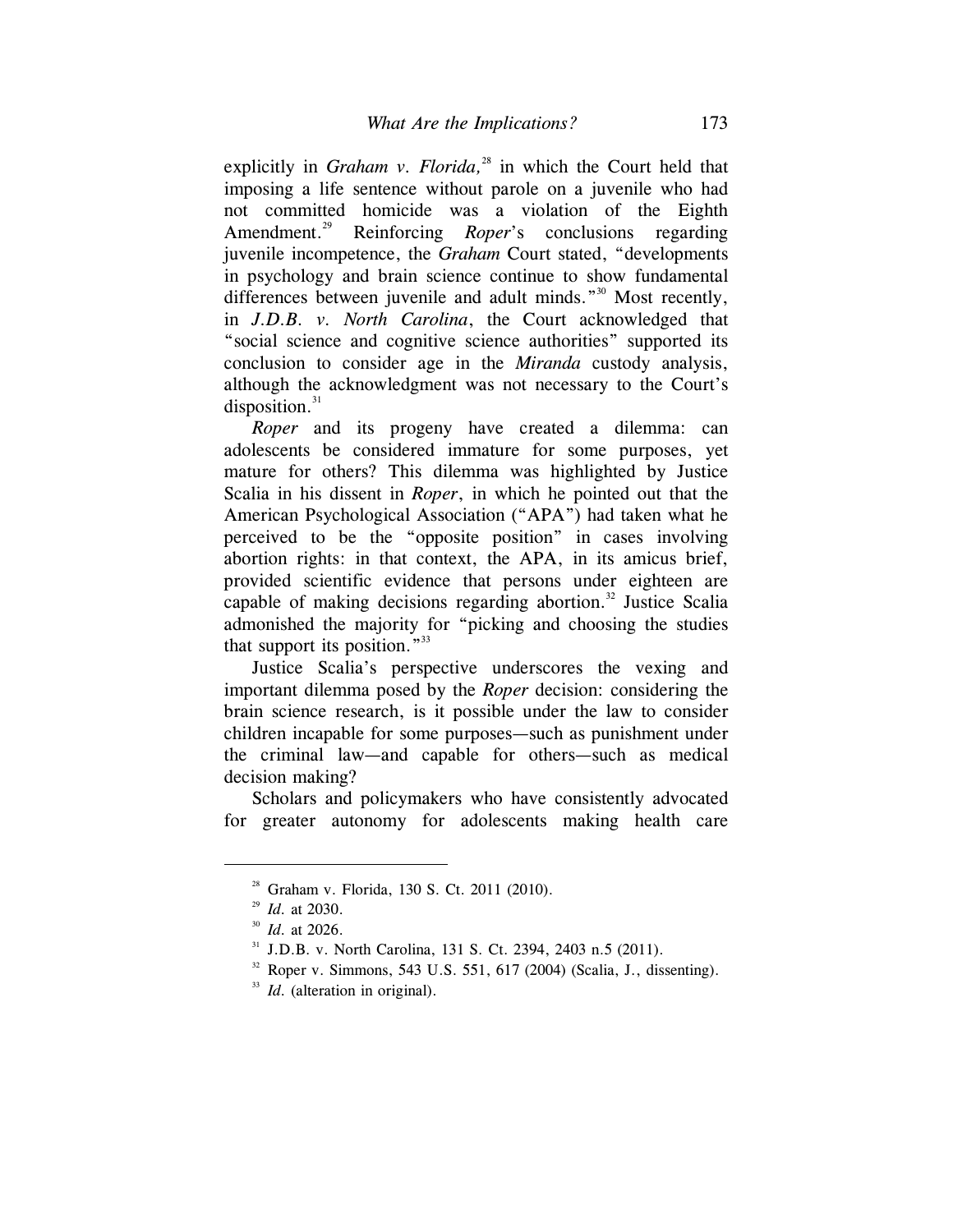$decisions<sup>34</sup>$  should be more than a bit concerned about the implications of *Roper* and its progeny. Although it is encouraging that the Court appears to be integrating scientific literature into its decisions in a more thoughtful way,  $35$  these decisions have made it more difficult to support adolescents as mature or "adult-like" outside of the context of these cases. $36$ This difficulty is exacerbated by the existing law, which provides little protection for children's autonomy—particularly in the health care area.

# III. THE EXISTING LAW RELATED TO HEALTH CARE DECISION MAKING: THE MORE THINGS CHANGE, THE MORE THE LAW STAYS THE SAME

The law related to health care decision making, with a few limited exceptions, treats adolescents as children: vulnerable, incapable, and in need of protection from their parents. $37$ Therefore, parents make most minor and major health care decisions on behalf of their children.<sup>38</sup>

A few exceptions do exist. Minors may make autonomous decisions related to the choice whether to have an abortion, an area protected by federal constitutional law.39 A minor is able to

<sup>34</sup> I have been one of those advocates in my prior scholarship. *See generally* Rosato, *Let's Get Real*, *supra* note 12; *see also* Jennifer Rosato, *The Ethics of Clinical Trials: A Child's View*, 28 J.L. MED. & ETHICS 362 (2000) [hereinafter Rosato, *The Ethics of Clinical Trials*]; Rosato, *The Ultimate Test of Autonomy, supra* note 5.<br><sup>35</sup> I have previously criticized the Court for making conclusions relating

to children's development without relying on the existing scientific or psychological literature. *See* Rosato, *Let's Get Real*, *supra* note 12, at 783– 84. 36 See Mutcherson, *Minor Discrepancies*, *supra* note 19, at 935–53;

Steinberg, *Flip-Flop*, *supra* note 10, at 583–85, for a discussion of the difficulties presented by alternating conceptions of adolescent decision making abilities. 37 *See infra* notes 49–50 and accompanying text. 38 *See* Mutcherson, *Whose Body*, *supra* note 12, at 259–63; *see also* 

Rosato, *Let's Get Real*, *supra* note 12, at 771–72. 39 *See* Rachel Rebouche, *Parental Involvement Laws and New*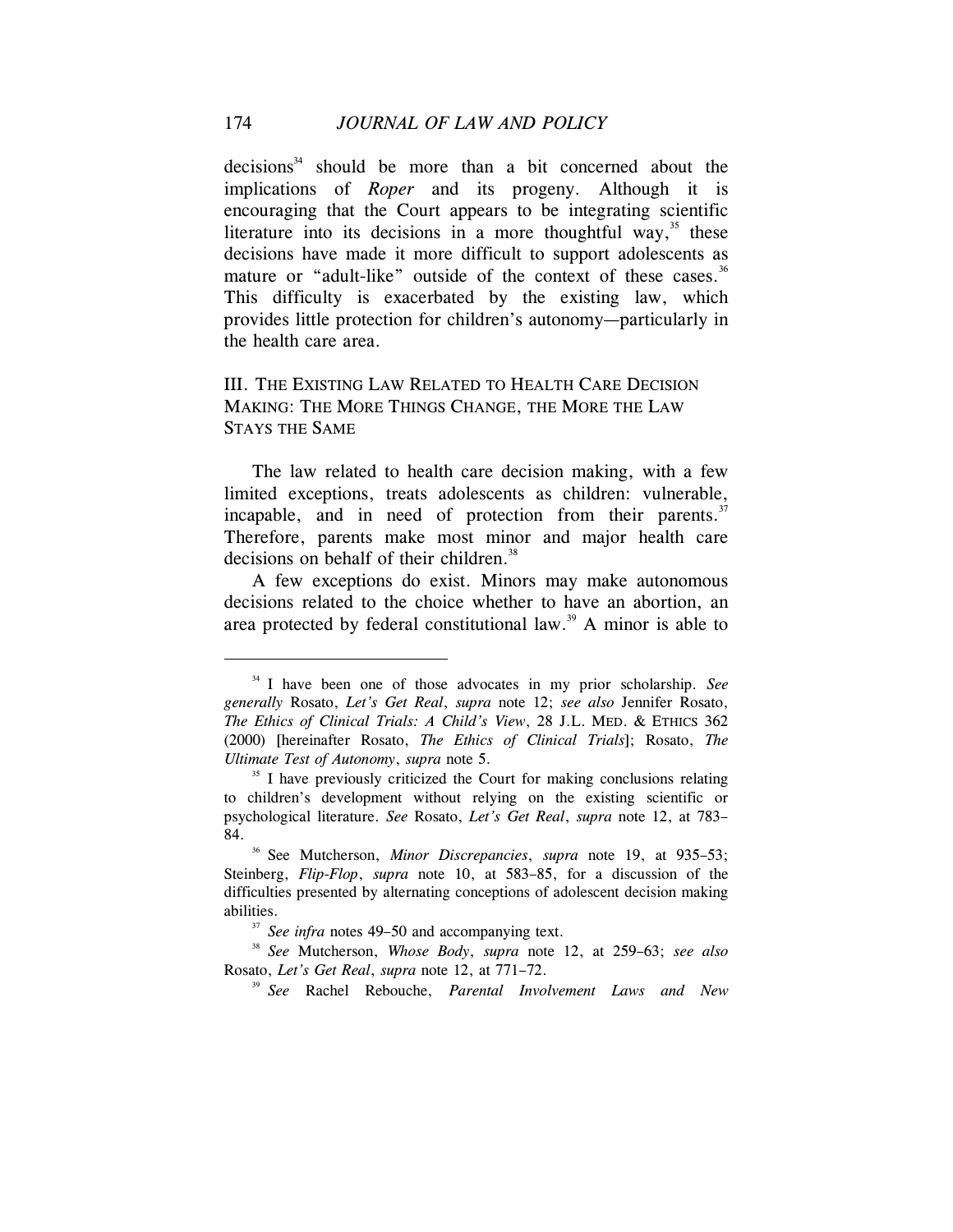obtain an abortion without parental consent or permission if she is able to demonstrate to a judge that she is mature or the abortion is in her best interest. $40^{\circ}$  Other exceptions to parental control of health care decisions are narrow and vary state-bystate.<sup>41</sup> In most states, minors can make decisions based on their maturity (a "mature minor doctrine") only in the abortion context. Some states allow minors to consent when adolescents achieve a certain status, such as when minors are emancipated or married.<sup>42</sup> Some also allow minors to consent when public policy (or public health) warrants, such as allowing minors to consent to treatment of sexually transmitted and other reportable diseases, care related to drug and alcohol use, and outpatient mental health services.<sup>43</sup> In other areas of health care decision making, most states do not have laws that protect a minor's ability to make a health care decision based on his or her maturity.<sup>44</sup> Moreover, even states recognizing a mature minor doctrine may limit that right in some significant way by, for example, extending decision making to consent but not necessarily refusal of treatment (including life-sustaining treatment); $45$  imposing conditions such as those related to

*Governance*, 34 HARV. J.L. & GENDER 175, 179–88 (2011). 40 *See* Carol Sanger, *Decisional Dignity: Teenage Abortion, Bypass Hearings, and the Misuse of Law*, 18 COLUM. J. GENDER & L. 409, 429–32 (2009); *see also Parental Involvement in Minors' Abortions*, STATE POLICIES IN BRIEF (Guttmacher Inst., New York, N.Y.), Sept. 1, 2011, *available at*  http://www.guttmacher.org/statecenter/spibs/spib\_PIMA.pdf. 41 *See* Amy T. Campbell, *State Regulation of Medical Research with* 

*Children and Adolescents: An Overview and Analysis*, *in* ETHICAL CONDUCT OF CLINICAL RESEARCH INVOLVING CHILDREN, *supra* note 17, at app. B at 324. 42 *See* Rosato, *Let's Get Real*, *supra* note 12, at 776–78; *see also* 

ABIGAIL ENGLISH ET AL., STATE MINOR CONSENT LAWS: A SUMMARY 3–4 (3d ed. 2010). 43 *See* ENGLISH, *supra* note 42, at 4–6. 44 *See, e.g*., ALA. CODE § 22-8-4 (2006); CAL. FAM. CODE § 6922

<sup>(</sup>West 2004); OR. REV. STAT. ANN § 109.640 (West Supp. 2011); S.C. CODE ANN. § 63-5-340 (2010); *see also* Rosato, *Let's Get Real*, *supra* note 12, at 779–81. *See generally* Campbell, *supra* note 41, app. B at 347–52 tbl.B.4; ENGLISH, *supra* note 42, at 3–6. 45 *See* Rosato, *Let's Get Real*, *supra* note 12, at 779–81.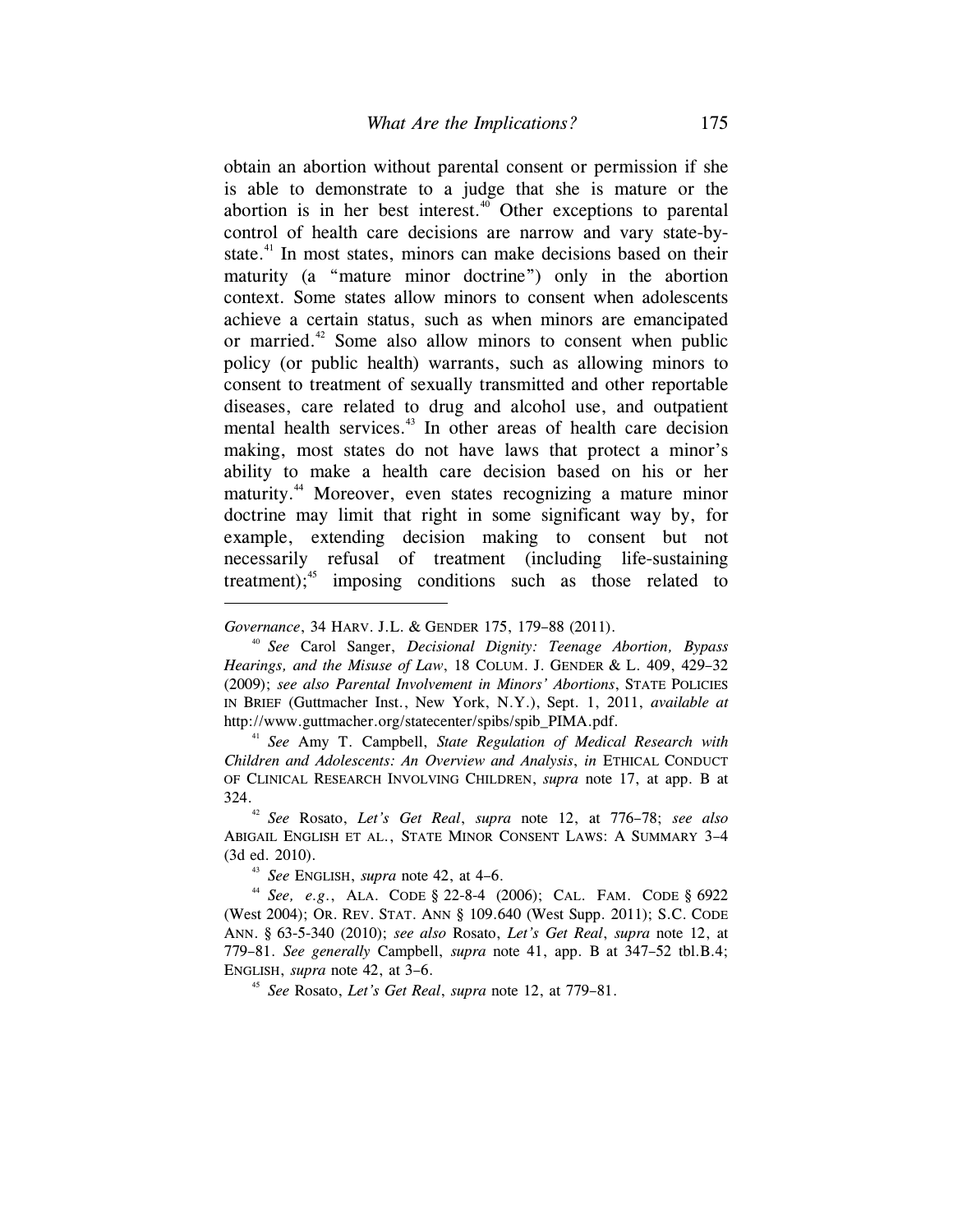financial independence and other indicia of emancipation;  $46$ limiting the doctrine to a particular context;  $\alpha$  or requiring parental participation.<sup>48</sup>

The reasons undergirding this protective view of children in the health care context were articulated decades before the recent adolescent neuroscience research was conducted. In Bellotti v. Baird,<sup>49</sup> decided by the United States Supreme Court in 1979, the plurality reasoned that children should be treated differently because of "the peculiar vulnerability of children; their inability to make critical decisions in an informed, mature manner; and the importance of the parental role in child rearing." $50$ 

An ever-growing body of neuroscience research supports this differential treatment, even of older adolescents. According to this research, the adolescent brain functions differently from the adult brain in important respects, including long-range planning, risk assessment, and complex decision making involving emotion and cognition. $51$  Thus far this research seems to be accepted by

<sup>46</sup> *See* CAL. FAM. CODE § 6922 (West 2004); *see also* Campbell, *supra* note 41, app. B at 325, 347–52 tbl.B.4 (citing states that include emancipation criteria).<br>
<sup>47</sup> See Rosato, *Let's Get Real*, *supra* note 12, at 780.<br>
<sup>48</sup> See id. at 780–81.<br>
<sup>49</sup> Bellotti v. Baird, 443 U.S. 622 (1979) (plurality opinion).<br>
<sup>50</sup> Id. at 634; *see also* Parham v. J.R.,

<sup>(&</sup>quot;[P]arents possess what a child lacks in maturity, experience, and capacity for judgment required for making life's difficult decisions . . . . [P]arents . . . act in the best interests of their children."). 51 *See, e.g*., WEINBERGER ET AL., *supra* note 9, at 13–19; Laurence

Steinberg, *Cognitive and Affective Development in Adolescence*, 9 TRENDS COGNITIVE SCI. 69, 69–71 (2005) [hereinafter Steinberg, *Cognitive Development*]; Steinberg, *Public Policy*, *supra* note 9, at 743–44; Steinberg, *Risk Taking*, *supra* note 5. Additional research continues to explore the differences between adolescents and adults in a variety of contexts. *See, e.g.*, Eveline A. Crone et al., *Developmental Changes and Individual Differences in Risk and Perspective-Taking in Adolescence*, 20 DEV. & PSYCHOPATHOLOGY 1213 (2008); Bonnie L. Halpern-Felsher & Elizabeth Cauffman, *Costs and Benefits of a Decision: Decision-Making Competence in Adolescents and Adults*, 22 J. APPLIED DEVELOPMENTAL PSYCHOL. 257 (2001); Thomas Grisso et al., *Juveniles' Competence to Stand Trial: A*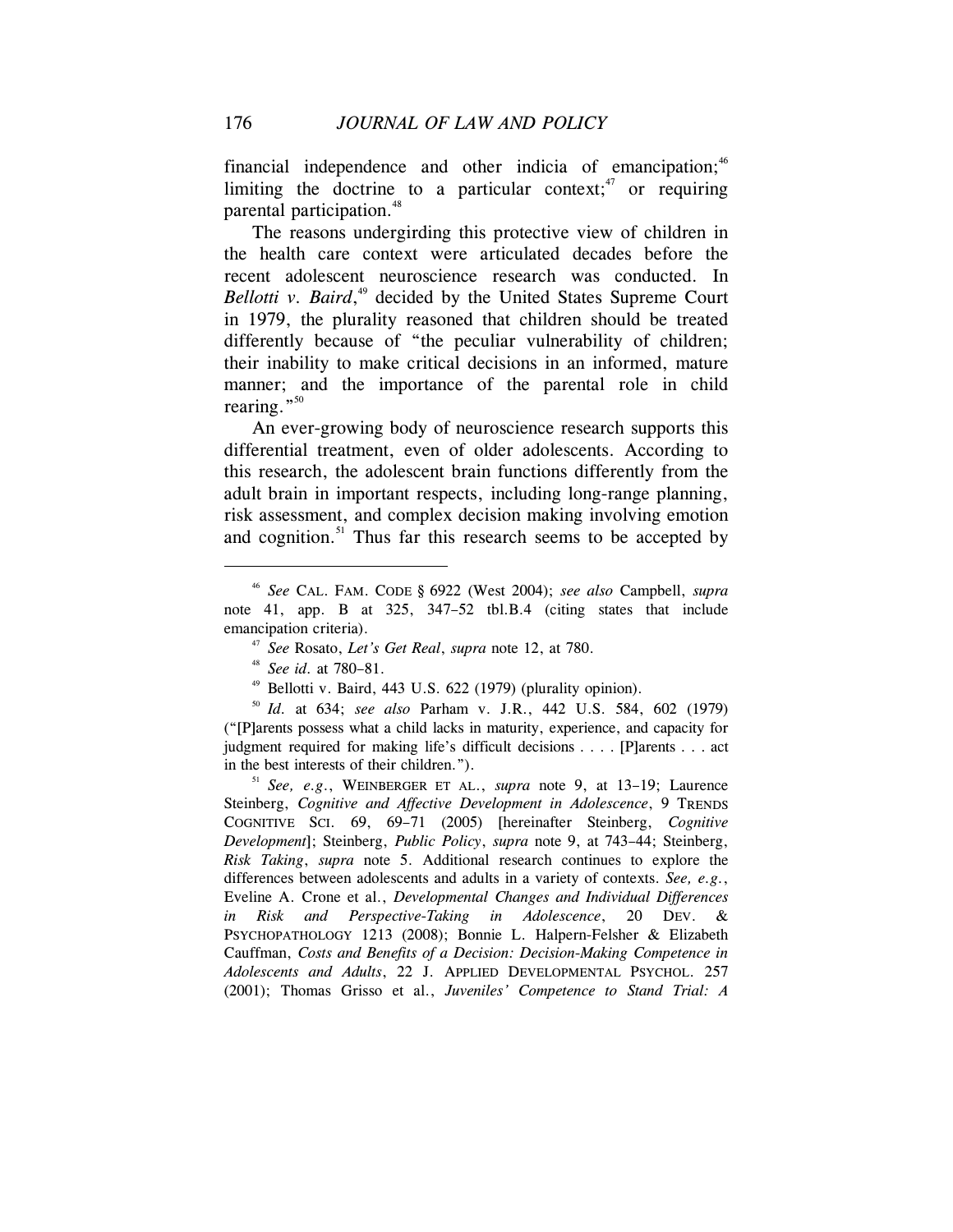courts, based on holdings that have allowed adolescents to be treated differently in the criminal justice system. $52$ 

At the same time, the existence and credibility of the neuroscience research has created a dilemma for those who advocate for greater autonomy for children in other areas, including health care. If the neuroscience research "carries over" to this context, it would make it difficult to argue that older adolescents possess the autonomy to make certain health care decisions. *Roper*'s Dilemma seems difficult to resolve.<sup>53</sup>

# IV. *ROPER*'S DILEMMA FOR HEALTH CARE DECISION MAKING: CAN A CHILD BE TREATED AS A CHILD FOR ONE PURPOSE AND AN ADULT FOR ANOTHER?

Researchers have been studying the maturity of adolescents in a number of different contexts,<sup>54</sup> and their findings suggest that *Roper*'s dilemma can be resolved. At least one group of

 $\overline{a}$ 

cited *supra* note 51.

*Comparison of Adolescents' and Adults' Capacities as Trial Defendants*, 27 LAW & HUM. BEHAV. 333 (2003); Berna Güroglu et al., *Fairness Considerations: Increasing Understanding of Intentionality During Adolescence*, 104 J. EXPERIMENTAL CHILD PSYCHOL. 398 (2009); Anna C.K. van Duijvenvoorde, *Affective and Cognitive Decision-Making in Adolescents*, 35 DEVELOPMENTAL NEUROPSYCHOLOGY 539 (2010). 52 *See* discussion *supra* Part II. 53 This dilemma may extend into young adulthood as the law's view of

adolescence (and whether minors are capable) may be increasingly affected by the greater dependency of young adults on their parents in their early and mid-twenties. *See* AFL-CIO WORKING AMERICA, YOUNG WORKERS: A LOST DECADE 15 (2009); Rich Morin & Wendy Wang, *Home for the Holidays . . . and Every Other Day*, PEW RESEARCH CTR. (Nov. 24, 2009), http://www.pewsocialtrends.org/2009/11/24/home-for-the-holidays-and-everyother-day/; *cf.* Patient Protection and Affordable Care Act, 42 U.S.C. 300gg-14 (West 2006 & Supp. 3 2009) (requiring covering of young adults under parents' health insurance until age 26). This demographic shift not only has the potential of affecting the overall view of adolescents in society, but also may diminish their actual decision making capacities, since the "commonsense reality" is that they probably have had less chance to exercise their decision making skills before reaching young adulthood. 54 Steinberg, *Flip-Flop*, *supra* note 10, at 585–86, 593*; see also* studies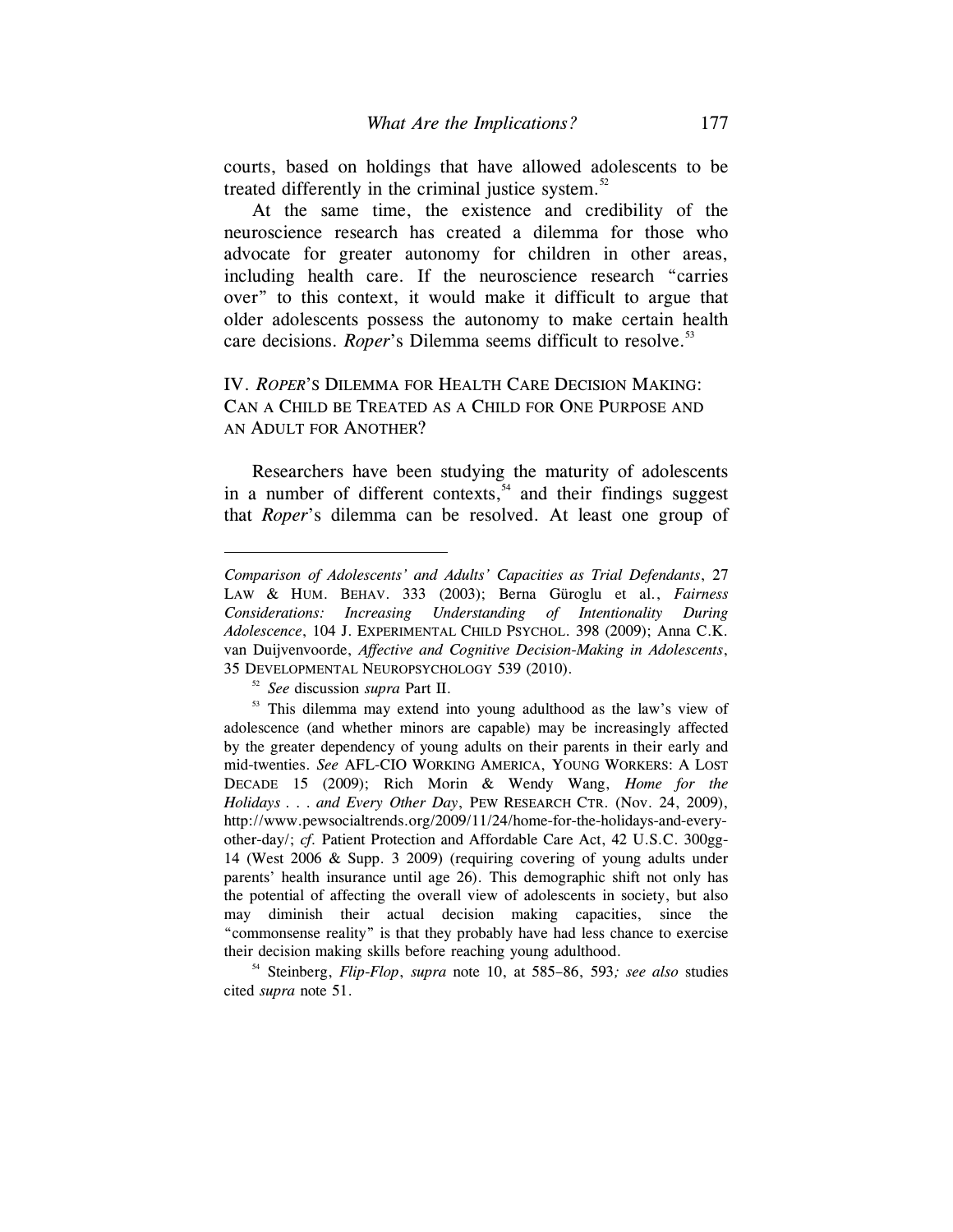researchers has concluded that, because adolescents' capacity to make decisions varies for different types of decisions, it is consistent to conclude that adolescents can be deemed incapable in the *Roper* and *Graham* contexts, yet considered capable of making health care decisions.<sup>55</sup> Consequently, in their view, the APA is not "flip flopping" when it simultaneously advocates both views of adolescents.<sup>5</sup>

Based on empirical evidence, these researchers have distinguished those decisions "that allow for unhurried, logical reflection and those that do not."<sup>57</sup> Medical decisions fall into this first category, as well as decisions to participate in clinical research. As to these kinds of decisions,

where emotional and social influences on judgment are minimized or can be mitigated, and where there are consultants who can provide objective information about the costs and benefits of alternative courses of action, adolescents are likely to be just as capable of mature decision making as adults, at least by the time they are  $16<sup>58</sup>$ 

The researchers conclude that these decisions are primarily cognitive or intellectual in nature, rather than psychosocial.<sup>59</sup>

In reaching their conclusions, these researchers emphasize that science should "inform" rather than "dictate" public policy. $60$  They remind judges and advocates (among others) that one competency standard does not necessarily fit all adolescents, and therefore these professionals should engage in "a careful and nuanced consideration of the particular demands placed on the individual for 'adult-like' maturity in different domains of functioning."<sup>61</sup> These findings are consistent with an earlier body of research supporting the capacity of older adolescents to make health care decisions.<sup>62</sup>

 $\overline{a}$ 

<sup>62</sup> *See* Hartman*, Word from the Academies*, *supra* note 17, at 174 & nn.119–23, 176 & nn.128 & 131–32 (concluding that adolescents may be

<sup>55</sup> Steinberg, *Flip-Flip*, *supra* note 10, at 586–87, 592–93. 56 *Id.* at 592–93. 57 *Id.* at 592*.*

<sup>&</sup>lt;sup>58</sup> *Id.* at 586–87, 592–93.<br><sup>60</sup> *Id.* at 593. <sup>61</sup> *Id.*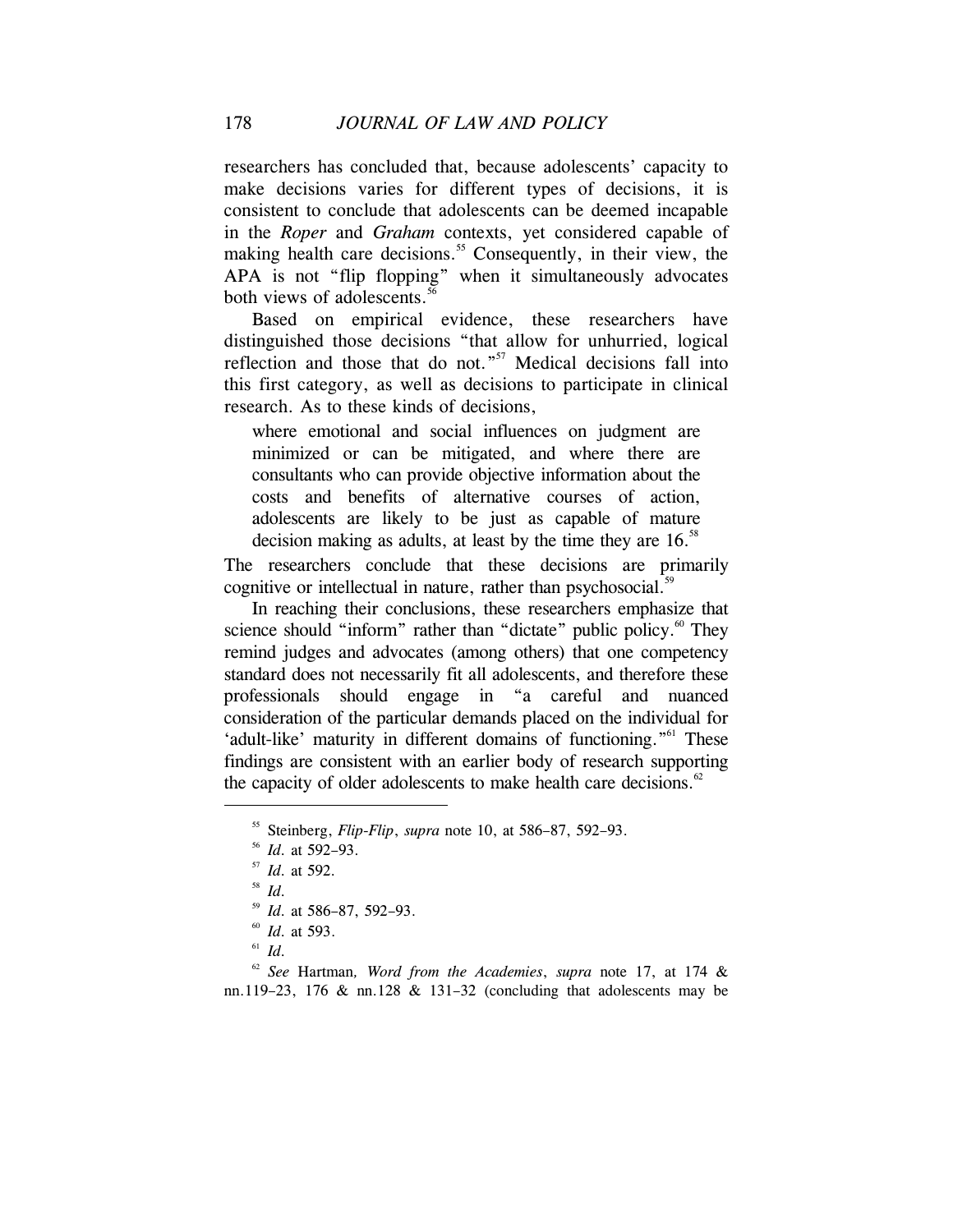Professionals dealing with these issues need to look beyond the existing research and consider giving mature minors the right to make certain health care decisions, depending on the context in which the decision is made and the competing values underlying the public policies at stake. The individual variations in maturity also should be taken into account in the mature minor determination, which more broadly acknowledges the volatility and transitional nature of adolescence.

## V. MOVING TOWARDS "CONTEXTUAL CAPACITY"

Ultimately, the existing scientific evidence does not (yet) provide a useful guide for determining whether the law should recognize that some minors are able to make decisions in the health care context. Although researchers and commentators have concluded that such decisions are different from those facing the juveniles in the *Roper* and *Graham* cases,<sup>63</sup> this distinction is not entirely convincing. Some health care decisions are made with "unhurried, logical reflection"<sup>64</sup> but others are not. Many minors do not consult adults in making these decisions, but others will.<sup>65</sup> Sometimes minors use their cognitive abilities in making these decisions, and sometimes they are guided by psychosocial considerations.<sup>66</sup> Teenagers may not

competent to consent to research, although more study is necessary); Rosato, *Let's Get Real*, *supra* note 12, at 784–85; *see also* Brief for Amicus Curiae American Psychological Association in Support of Appellees and Cross-Appellants at 6–10, Hodgson v. Minnesota, 853 F.2d 1452 (8th Cir. 1988) (No. 86-5423-MN/No. 86-5431-MN), *available at* http://www.apa.org

<sup>/</sup>about/offices/ogc/amicus/hodgson.pdf. 63 *See supra* Part II; *see also* Mutcherson, *Minor Discrepancies*, *supra*

<sup>&</sup>lt;sup>64</sup> Steinberg, *Flip-Flop*, *supra* note 10, at 592.<br><sup>65</sup> *See id.* at 586 (pointing to studies indicating that approximately half of pregnant girls contemplating an abortion do not consult their parents, but do consult with a nonparental adult other than medical staff).<br><sup>66</sup> For example, it is possible that teen girls sometimes have babies sometimes

that they will be loved unconditionally or so a boyfriend will stay with them, and some teens may refuse treatment because of how it will make them look or to allow them to keep up with their friends. *See generally* Amanda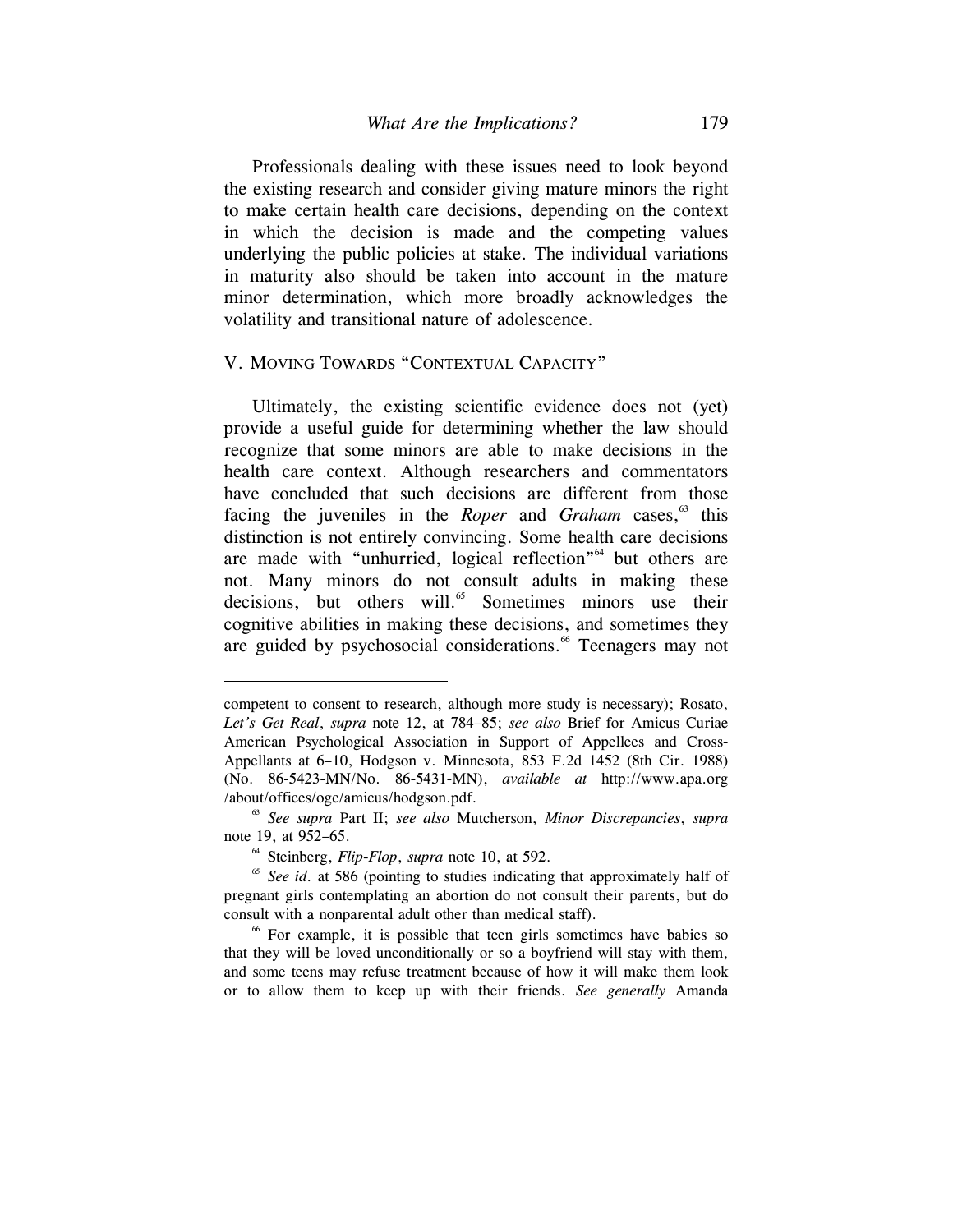be deliberative in the ways that the researchers assume, and although some teens are deliberative, others may not be.

More research into neurology and developmental psychology is needed to provide greater reliability and predictability as to what capacities are needed for particular decisions. $67$  This knowledge will give judges and advocates a better sense of whether the view of adolescents as incapable in *Roper* and *Graham* should carry over to other areas.

However, even additional scientific evidence may not help resolve individual cases: consequently, the type of health care decision and its context will remain important to determining whether a minor is mature enough to make a particular decision at a certain time and place.<sup>68</sup> Health care decisions range from abortion, to life-sustaining treatment, vaccinations, antibiotics, and treatment for sexually transmitted diseases. Participation in clinical research is similar to a health care decision, as related considerations are weighed: the primary distinction is that the objective of research is to advance knowledge to help others rather than to improve the individual patient's health. $69$  Some of these decisions require a simple risk/benefit analysis regarding the efficacy and safety of a particular treatment, but others require the teenager to grapple with value-laden issues such as determining the quality of one's life as a terminally/chronically ill child, or taking on the major responsibilities of single parenthood before finishing high school.

Memrick, *Surprising Reasons Teens Say They Get Pregnant*, GASTON GAZETTE (May 8, 2010, 12:19 PM), http://www.gastongazette.com/ articles/teens-46910-pregnant-information.html.<br><sup>67</sup> More studies are being conducted to test capacity in particular

contexts. *See* studies cited *supra* note 51. 68 *See* Hartman, *Coming of Age*, *supra* note 12; Mutcherson, *Whose* 

*Body*, *supra* note 12; Rosato, *Let's Get Real*, *supra* note 12, at 795;

<sup>&</sup>lt;sup>69</sup> *See* 45 C.F.R. § 46.102(d) (2010) (defining "research"); *see also* Hartman, *Word from the Academies*, *supra* note 17, at 157–58 & nn.31–32 ("Underlying those regulatory protections for children are bifurcated aims of safeguarding minors' best interests while yielding generalized knowledge about drug therapies and other medical treatments beneficial to younger age groups.").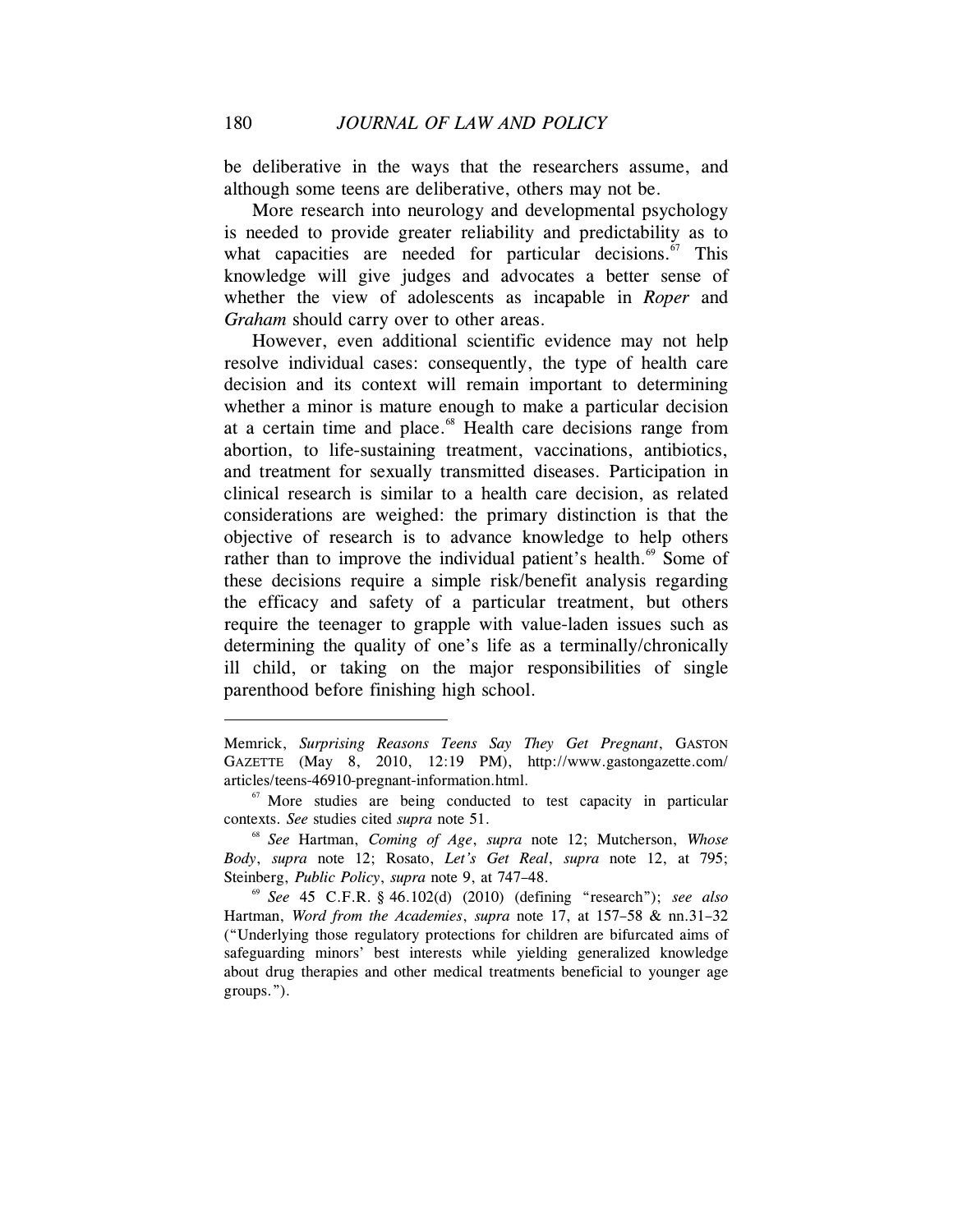All of these reasons lead me to a conclusion that I reached ten years ago, and of which I have become even more convinced post-*Roper*: that mature minors should be able to make some important health care decisions.<sup>70</sup> Specifically, a contextual capacity doctrine would allow a health care provider to assess the minor's maturity and, if appropriate, agree to the minor's decision without parental permission or consent.<sup>71</sup> This approach should be privatized, in the sense that it would not require court intervention in most circumstances.<sup>72</sup> For some decisions, such as refusal of life-sustaining treatment, the court may retain a limited role as a "safety net" to ensure that the adolescent's decision would not threaten his or her life or cause permanent physical harm.<sup>73</sup>

Although the limits of this Essay do not allow development of a detailed approach, it is important to set forth the compelling public policies that should guide this inquiry and inform different outcomes depending on the context. One guiding ethical principle in the health care context is the protection of the mature minor's autonomy and bodily integrity. Other compelling policies in this context include: identity formation, promoting moral development, parity, and public health. Consideration of these policies will enable law and policy to move in a direction that is more principled and coherent.

## *A. Identity Formation*

l

Where a decision impacts a minor's formation of his or her identity, a mature minor should be able to decide on his or her

<sup>70</sup> Rosato, *Let's Get Real*, *supra* note 12, at 797–803; Rosato, *The Ultimate Test of Autonomy, supra* note 5, at 83–103.<br><sup>71</sup> *See* Rosato, *Let's Get Real, supra* note 12, at 795–803. Although this

approach varies somewhat from the "categorical, contextual" approach I proposed in 2002, it seems more feasible, practical, and consistent with the current cultural, legal, and ethical environment*.*

 $72$  *But see* Sanger, *supra* note 40, at 461–63 (criticizing the determination of maturity by the courts in the abortion context). 73 Rosato, *Let's Get Real*, *supra* note 12, at 799–800.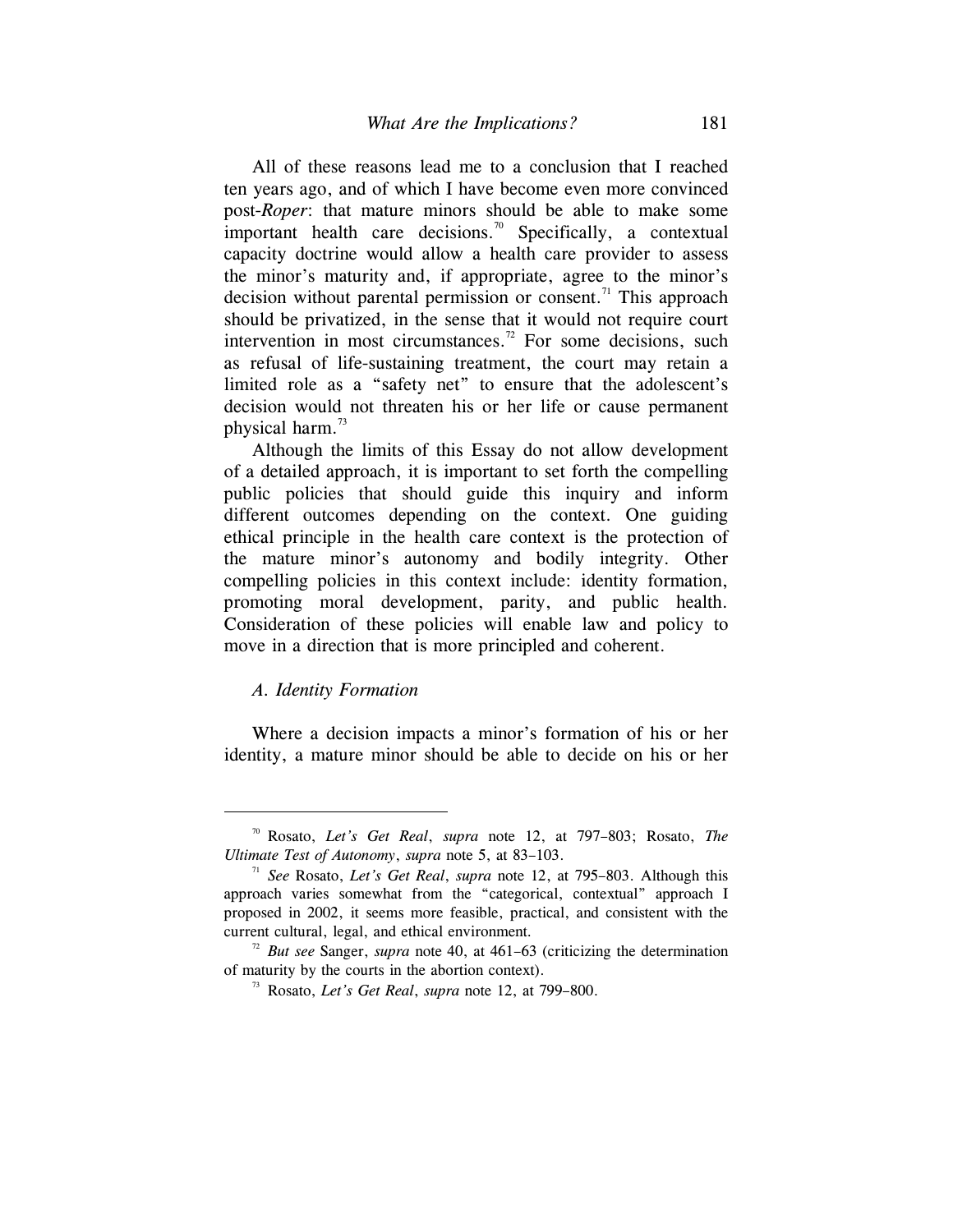own.74 Some decisions, such as whether to choose to have an abortion or have a child, the refusal of life-sustaining treatment, or a gender identity change are major life decisions implicating core values that will affect the quality of a minor's entire life. The decision whether to have an abortion or have a child is a decision to take on the life-long responsibilities of a parent and to forego the incremental path to independence as a high school and college student focusing on studies and extracurricular activities. The decision to refuse life-sustaining treatment is a decision to choose a certain quality of life over length of life, and may reflect deeper values such as bodily integrity, dignity, and core religious tenets. The decision to choose to change gender identity—to choose to be male or female—is a lifealtering choice especially in a society that places great value on gender distinctions.

The controversial and important decision regarding the genetic testing of minors for adult-onset diseases (such as breast cancer or Alzheimer's disease) affects a minor's identity and is worth highlighting.<sup>75</sup> Who should decide whether minors should be tested for a predisposition to a serious, chronic, or terminal disease that may not manifest itself until late adulthood (if at all)?<sup>76</sup> This tension becomes a conflict when a parent wants the

<sup>74</sup> *Id.* at 790, 800; *see* Joel Feinberg, *The Child's Right to an Open Future*, *in* WHOSE CHILD? CHILDREN'S RIGHTS, PARENTAL AUTHORITY AND STATE POWER 124, 138–51 (William Aiken & Hugh Lafollette, eds., 1980). To preserve the child's future, it is important to keep options open that would be foreclosed in adulthood—such as parenthood, gender identity, and quality of life. 75 *See generally* Rhodes, *supra* note 15; Stephen Robertson & Julian

Savulescu, *Is There a Case in Favour of Predictive Genetic Testing in Young Children?*, 15 BIOETHICS 26 (2001) (all sources confronting the issue of predictive genetic testing in young children); Benjamin Wilfond & Lainie Friedman Ross, *From Genetics to Genomics: Ethics, Policy and Parental Decision-Making*, 34 J. PEDIATRIC PSYCHOL. 639 (2009).<br><sup>76</sup> For a discussion of this issue, see Am. Coll. of Med. Genetics, *supra* 

note 15; Rhodes, *supra* note 15; Robertson & Savulescu, *supra* note 75; Wilfond & Ross, *supra* note 75; see also Beth N. Peshkin et al., *Brief Assessment of Parents' Attitudes Toward Testing Minor Children for Hereditary Breast/Ovarian Cancer Genes: Development and Validation of the Pediatric BRCA ½ Testing Attitudes Scale (P-TAS)*, 34 J. PEDIATRIC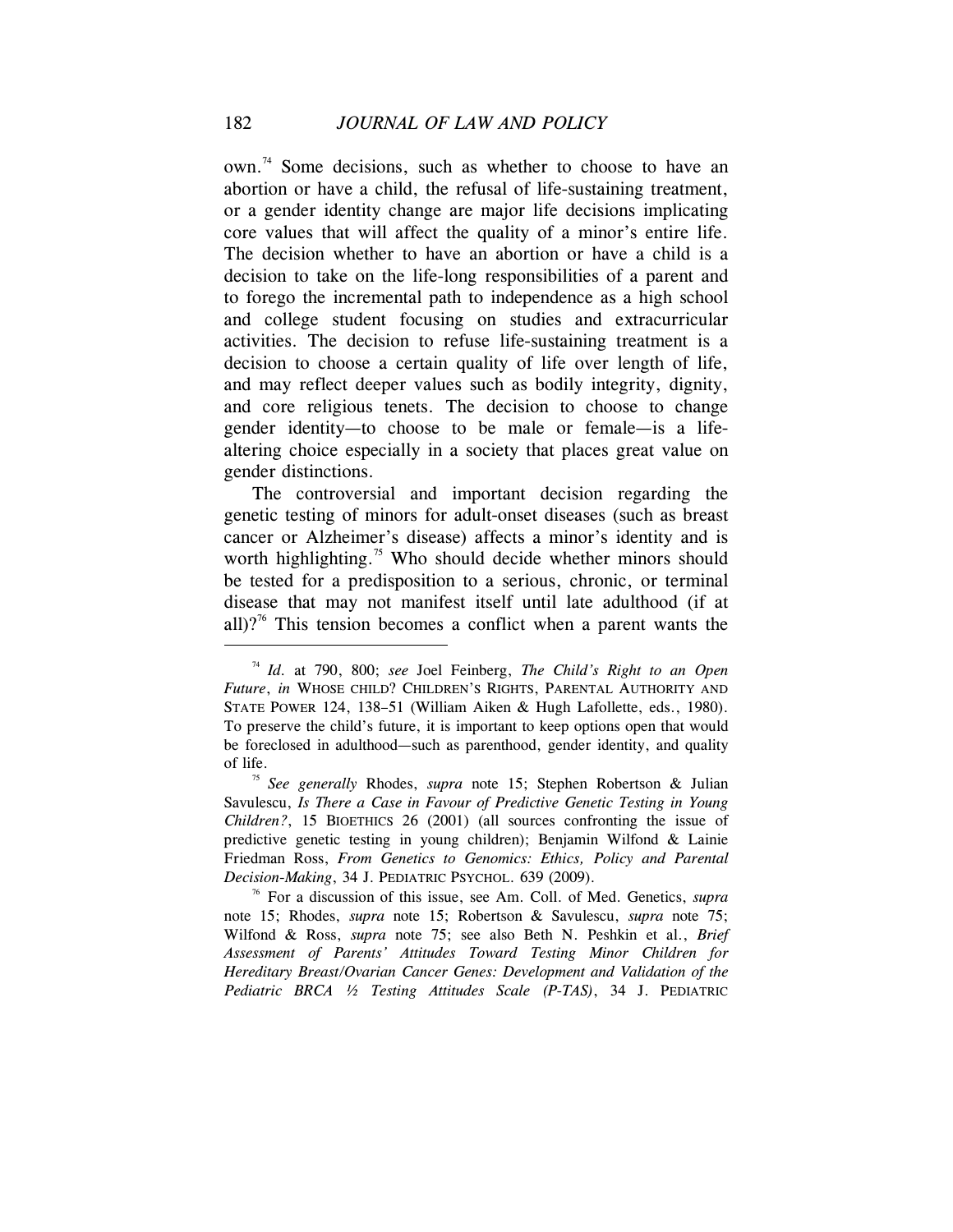minor to be tested and the minor wants to refuse the testing: should he or she be able to veto the parents' decision and prevent the violation of bodily integrity and breach of privacy?<sup>77</sup> The implications of the testing and the knowledge gained from it implicate core values and may affect the quality of the minor's entire life. For example, the testing and knowledge may have psychological effects, as an individual will need to deal with the anxiety and related emotions that may be caused by the acquired knowledge of one's predisposition to a serious disease that may already have caused death in the family.<sup>78</sup> It also may affect the health care received (including further testing and other surveillance), childbearing decisions, and other "life planning."<sup>79</sup>

For all of these reasons, this testing decision is identity-forming and mature minors need to be able to participate significantly in the decision.<sup>80</sup> At a minimum, minors with capacity to make this health care decision should be able to veto the parents' decision to compel testing and knowledge acquisition. The mature minor should be able to guide the quality of his or her life, and make a decision to test when he or she is ready in all respects.<sup>81</sup>

 $\overline{a}$ 

75, at 34, 45. 79 *See* Am. Coll. of Med. Genetics, *supra* note 15, at 1233–37; *cf.* Angela Bradbury et al., *Should Genetic Testing for BRCA ½ be Permitted for Minors? Opinions of BRCA Mutation Carriers and Their Adult Offspring*, AM. J. MED. GENETICS 70, 74 (2008) (providing evidence that the most common reason to support testing was to foster healthy behavior in minors, and in parents encouraging minors' healthy behavior). 80 *See* Robertson & Savulescu, *supra* note 75, at 40 ("Learning to

become autonomous requires actually making important decisions for oneself about oneself, and one such decision might be whether to know some fact about one's genetic make-up."); *see also* Bradbury et al., *supra* note 79, at 76 ("Given that some individuals achieve social, emotional and intellectual maturity well in advance of their peers, it may be permissible to allow genetic testing of minors on a case-by-case basis.").<br><sup>81</sup> *See* Peshkin et al., *supra* note 76, at 628 (citing, *inter alia*, Am. Coll.

PSYCHOL. 627, 628 (2009).<br><sup>77</sup> *See* Anne Marie Laberge & Wylie Burke, *Testing Minors for Breast Cancer*, 9 VIRTUAL MENTOR 6, 8 (2007) (discussing the potential consequences of honoring autonomous parental decisions). 78 *See, e.g.*, Am. Coll. of Med. Genetics, *supra* note 15, at 1233, 1235–

<sup>36;</sup> Rhodes, *supra* note 15, at 612–15; Robertson & Savulescu, *supra* note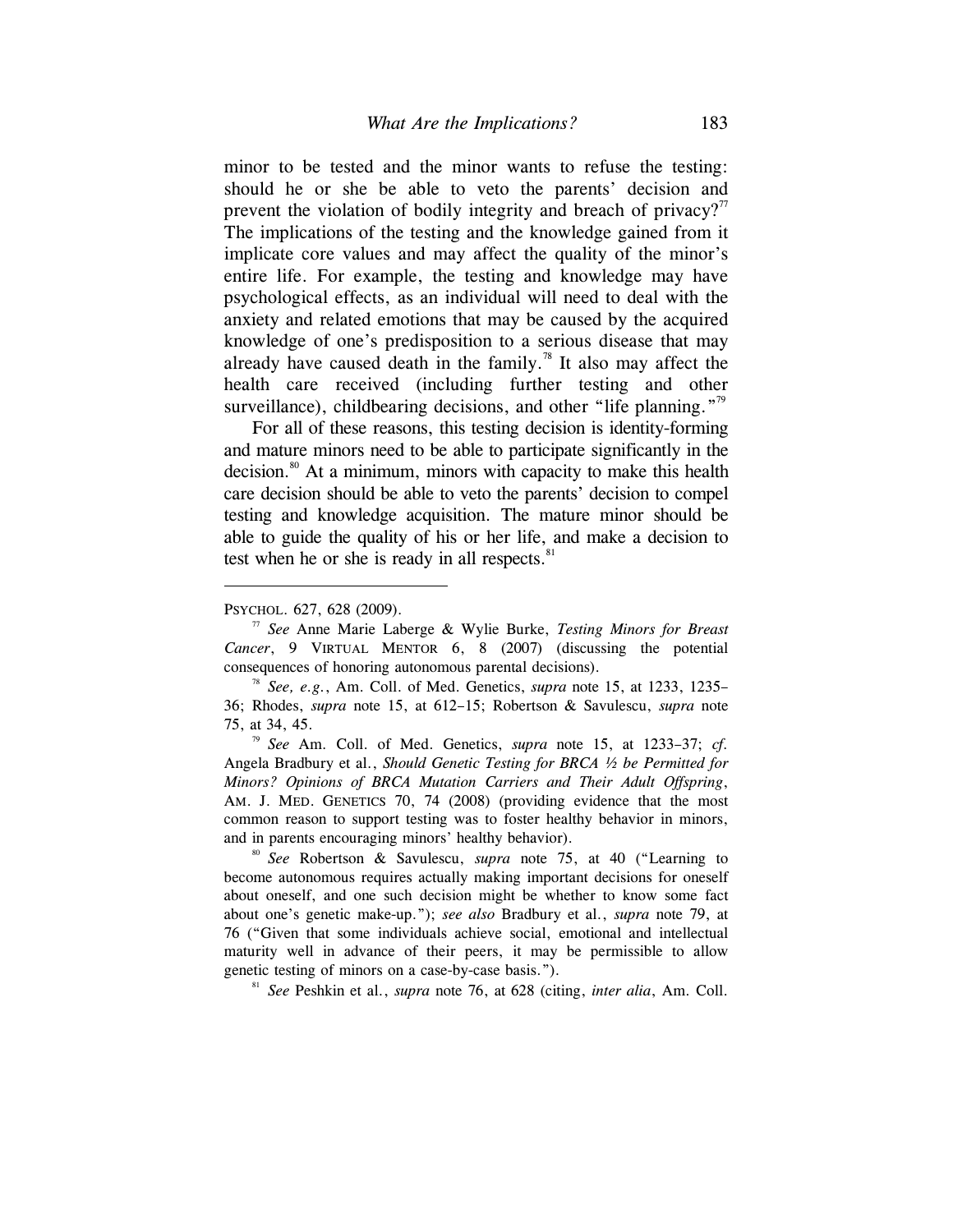#### *B. Promoting Moral Development*

Respecting mature minors' decisions in certain health care decisions not only will allow them to chart their own futures, but also assist in developing independent decision-making skills and promoting moral development. One such type of decision is giving informed consent to research. Allowing mature minors to consent to nontherapeutic research will encourage them to develop values such as altruism, as well as to better assess the risks and benefits of a clinical trial.<sup>82</sup>

In 2004, the Institute of Medicine ("IOM") issued a comprehensive report relating to children's participation in research trials, which furthers this model of decision making for adolescents:

Institutional review boards should consider granting waivers of parental permission for adolescent participation in research when

- the research is important to the health and wellbeing of adolescents and it cannot reasonably or practically be carried out without the waiver. . . or
- the research involves treatments that state laws permit adolescents to receive without parental permission (consistent with the definition of children in the [federal regulations]);

of Med. Genetics, *supra* note 15; Bradbury et al., *supra* note 79) (discussing case-by-case approach, considering minor's maturity).<br><sup>82</sup> *See* INST. OF MED. OF THE NAT'L ACAD., *supra* note 17, at 7; *cf.* 

Rhonda Gay Hartman, *Gault's Legacy: Dignity, Due Process and Adolescents' Liberty Interests in Living Donation*, 22 NOTRE DAME J.L. ETHICS & PUB. POL'Y 67, 103–06 (2008) (furthering similar values in organ donation context); Hartman, *Word from the Academies*, *supra* note 17, at 169–70 (crediting the numerous benefits of autonomous decisions to participate in research); Rosato, *The Ethics of Clinical Trials*, *supra* note 34, at 370 (stating that empowerment of mature minors "would lead to a number of desirable results, including adolescents being more informed about these decisions; being allowed to practice decision making before formal adulthood begins, thus permitting them to become better decision makers in adulthood; and being able to play a role in shaping their own identities, including their desire to be beneficent.").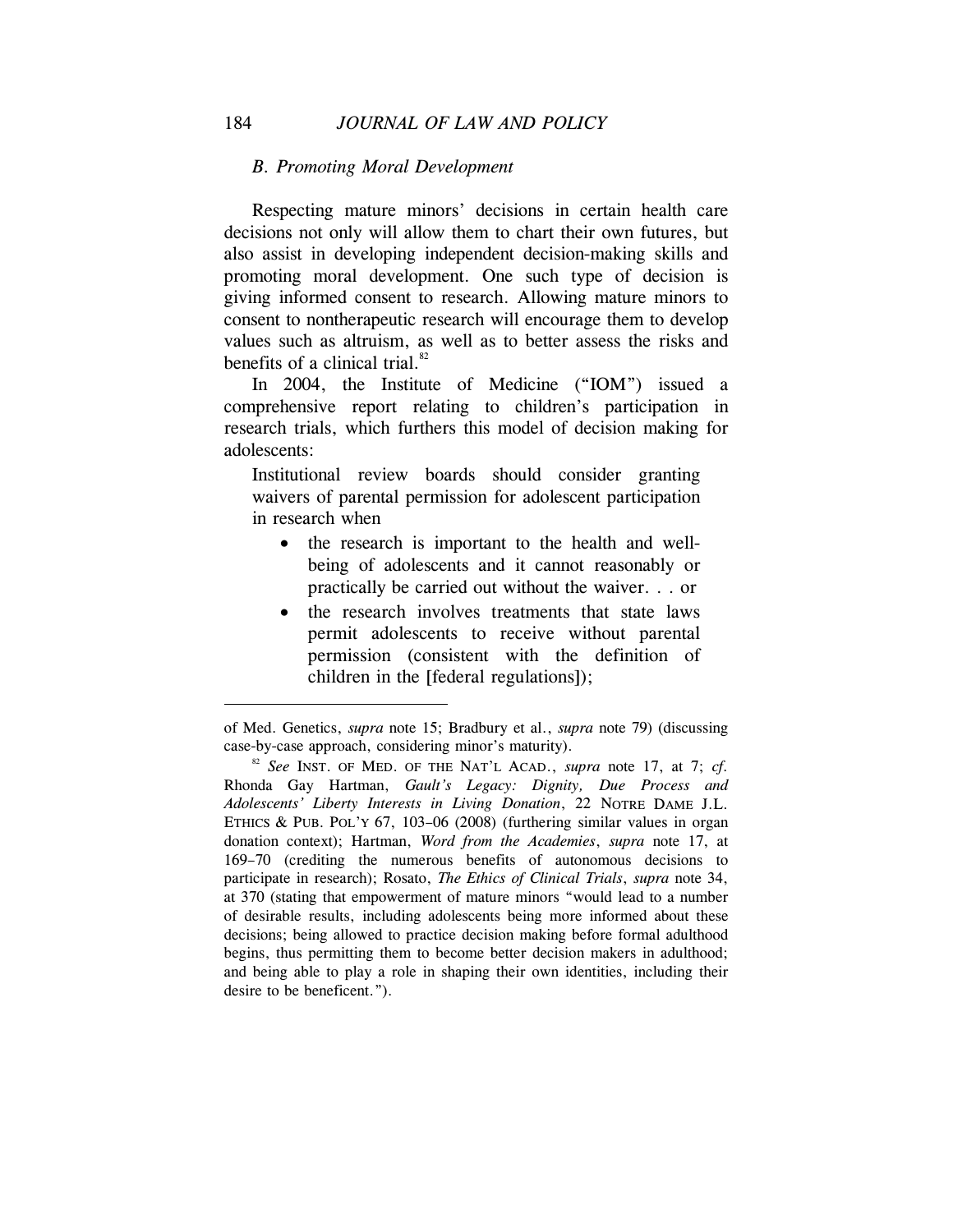and when

- the investigator has presented evidence that the adolescents are capable of understanding the research and their rights as research participants and
- the research protocol includes appropriate safeguards to protect the interests of the adolescent consistent with the risk presented by the research.<sup>83</sup>

The policy should not be limited to treatments that state laws permit adolescents to receive without parental permission, since those laws may be limited. $84$  Also, the standard should clearly allow mature minors to consent to nontherapeutic research if it poses only a minimal risk.<sup>85</sup>

This approach appropriately balances the relevant public policies, including respect for the child's bodily integrity, autonomy, and dignity; protection of the child's health; and the societal benefit of the knowledge gained through the research. As an additional benefit, allowing minors to make these kinds of decisions may also enable them to accelerate their brain development, since there is support for the conclusion that greater use of their decision-making capacities may increase those capacities.<sup>86</sup>

l

Steinberg, *Cognitive Development*, *supra* note 51, at 71 ("Performance in

<sup>83</sup> INST. OF MED. OF THE NAT'L ACAD., *supra* note 17, at 19; *accord*  Hartman, *Word from the Academies*, *supra* note 17, at 197–99 (advocating for legal reform and further research consistent with the IOM's recommendations); Rosato, *Let's Get Real*, *supra* note 12, at 800–01

<sup>(</sup>proposing similar approach). 84 *See supra* Part II. 85 *See* Rosato, *The Ethics of Clinical Trials*, *supra* note 34, at 370–71. In the federal regulations, "minimal risk" is defined as "the probability and magnitude of harm or discomfort anticipated in the research are not greater in and of themselves than those ordinarily encountered in daily life or during the performance of routine physical or psychological examinations or tests." 45 C.F.R. § 46.102(i) (2010); 21 C.F.R. § 50.3(k) (2011); *see also* INST. OF MED. OF THE NAT'L ACAD., *supra* note 17, at 117–36 (discussing interpretations of minimal risk and recommendations related to risk). 86 *See* Rosato, *Let's Get Real*, *supra* note 12, at 792–93; *see also*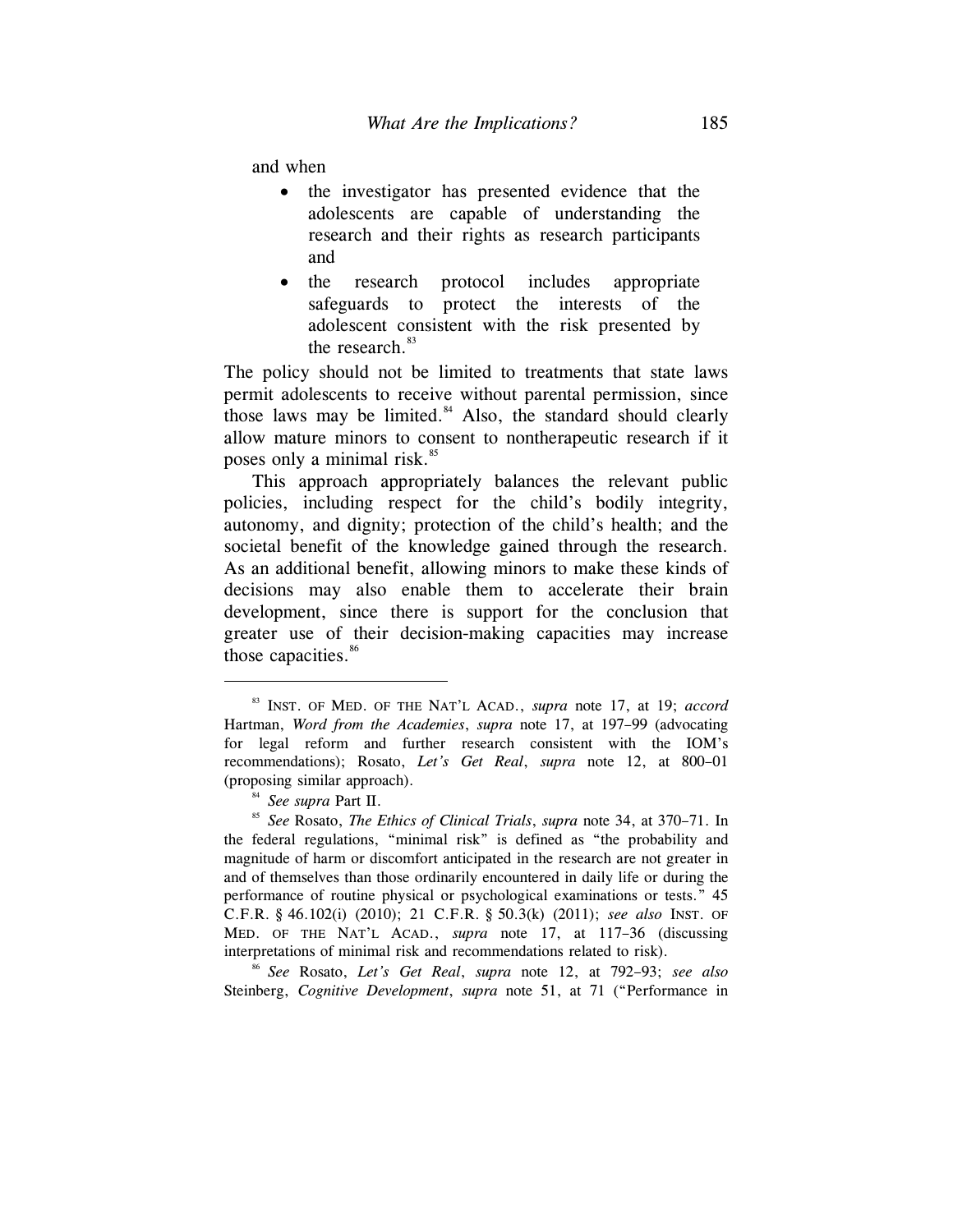# *C. Parity*

Similar kinds of decisions should be regarded as similar so that the minor's autonomy is truly respected. For example, an adolescent who becomes a parent should be able to make health care decisions for herself and for her child; $\frac{87}{1}$  and a minor who makes decisions regarding sexually transmitted diseases should be able to consent to the HPV vaccine, which prevents certain cancers caused by the Human Papillomavirus.<sup>88</sup>

Access to the HPV vaccine is a cutting-edge issue that illustrates an existing lack of parity among decisions related to sexually transmitted diseases. Adolescents seek the HPV vaccine and may not be able to get it, and other adolescents who need it may not know about the vaccine or how to ask for it.<sup>89</sup> Furthermore, it is unclear whether state laws allow this decision to be made without notifying or seeking the consent of a parent, even if the law allows for treatment of  $STDs$ .<sup>90</sup> If the vaccine is considered general health care, parental involvement is required. Under this paradigm, without parity, a sexually active teen can get a pregnancy

everyday settings are likely affected by emotional states, social influences and expertise."); *cf.* Hartman, *Word from the Academies*, *supra* note 17, at 169– 70 (developing cognitive abilities, improving self-image, enhancing sense of identity and accomplishment). *See generally* INST. OF MED. OF THE NAT'L ACAD., *supra* note 17, at 179 (cognitive development depends in part on experience and training). 87 For a discussion of this issue, see Rosato, *Let's Get Real*, *supra* note

<sup>12,</sup> at 777–78.<br><sup>88</sup> *See* sources cited *supra* note 14.<br><sup>89</sup> *See* Farrell & Rome, *supra* note 14, at 435–36; Ford et al., *supra* note 14, at 570–71; Saribel G. Ceballos, *HPV Vaccination for Adolescents; An Ethics Case Study*, ADVANCE FOR NPS & PAS, Oct. 26, 2009, at 31, *available at* http://nurse-practitioners-and-physician-assistants.advanceweb. com/Article/HPV-Vaccination-for-Adolescents.aspx; Cynthia S. Marietta, *High Incidence of HPV in Minors Spotlights Need for State Legislators to Consider Amending Child "Consent to Treatment" Laws*, HEALTH L. PERSP. 6 (May 21, 2010, 8:23 AM), http://www.law.uh.edu/healthlaw/perspectives/ 2010/(CM)%20HPV.pdf. 90 *See* English et al., *supra* note 14, at S86–87; Ford et al., *supra* note

<sup>14,</sup> at 570. A few state laws appear to allow minor consent to vaccination. *See, e.g.*, N.C. GEN. STAT. ANN. § 90-21.5 (West 2008 & Supp. 2010).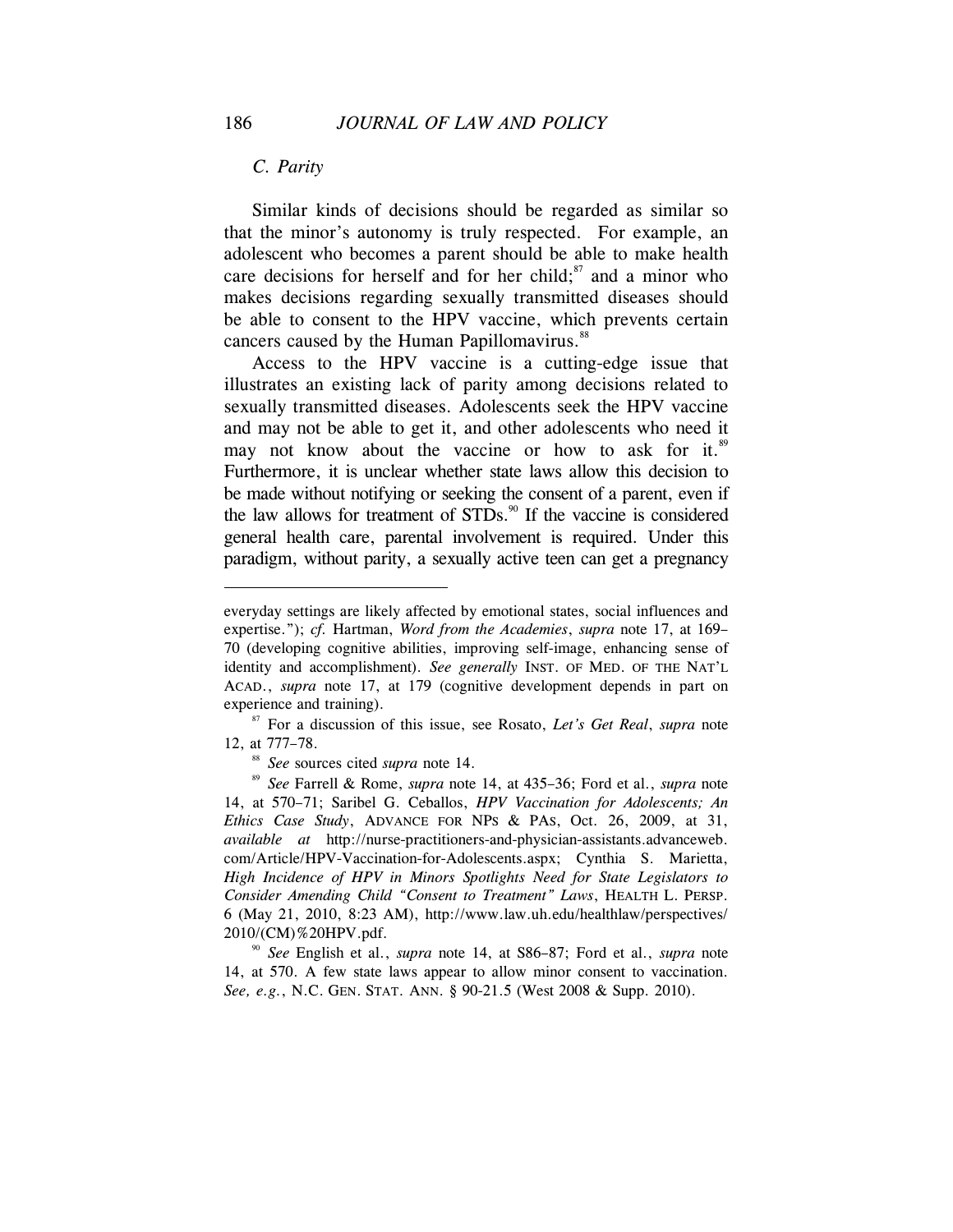test or whatever medication is necessary to treat a sexually transmitted disease, but cannot get a vaccination to prevent some of the most serious, long-term health consequences of contracting one of the most prevalent sexually transmitted diseases.<sup>91</sup>

The HPV vaccine should be given without the need for parental consent or permission, as it should be regarded as a decision involving the transmission of sexually transmitted diseases. $92$  State laws should be changed to allow minors to consent to this treatment, which affects their long-term health, in determining whether it will increase the probability of serious conditions.<sup>93</sup> In addition, parental consent waivers to treatment should clearly include preventative treatment such as vaccinations.<sup>94</sup> Preserving this parity with STD treatment will best protect the minor's autonomy and health.

## *D. Public Health*

 $\overline{\phantom{a}}$ 

The law has given some deference to minors in areas implicating public health concerns. These areas of decision making include mental health, drug and alcohol treatment, birth control, and treatment for STDs.<sup>95</sup> These areas address a number of important public health concerns, including preventing the

<sup>91</sup> *See* Farrell & Rome, *supra* note 14, at 436; Marietta, *supra* note 89, at 6–7; *cf*. English et al., *supra* note 14, at S87 (describing how laws could include vaccinations).<br><sup>92</sup> *See* Farrell & Rome, *supra* note 14, at 436.<br><sup>93</sup> For example, a state could enact a law that allows minors to consent to

vaccination as health care related to the prevention of STDs. *See* N.C. GEN. STAT. ANN. § 90-21.5 (West 2008 & Supp. 2010); *see also* S. 4779, 231st Leg., Reg. Sess. (N.Y. 2009), http://open.nysenate.gov/legislation/ bill/S4779-2009 (the language of the bill reads, "A health care practitioner may provide health care related to the prevention of a sexually transmissible disease, including administering vaccines, to a person under the age of eighteen years without the consent or knowledge of the parents or guardians of such person, provided that the person has capacity to consent to the care, without regard to the person's age, and the person consents.").<br><sup>94</sup> *See* Ford et al., *supra* note 14, at 572–73.<br><sup>95</sup> *See supra* Part III. The area of decisional autonomy may also include

the HPV vaccination. *See* Farrell & Rome, *supra* note 14, at 436–37.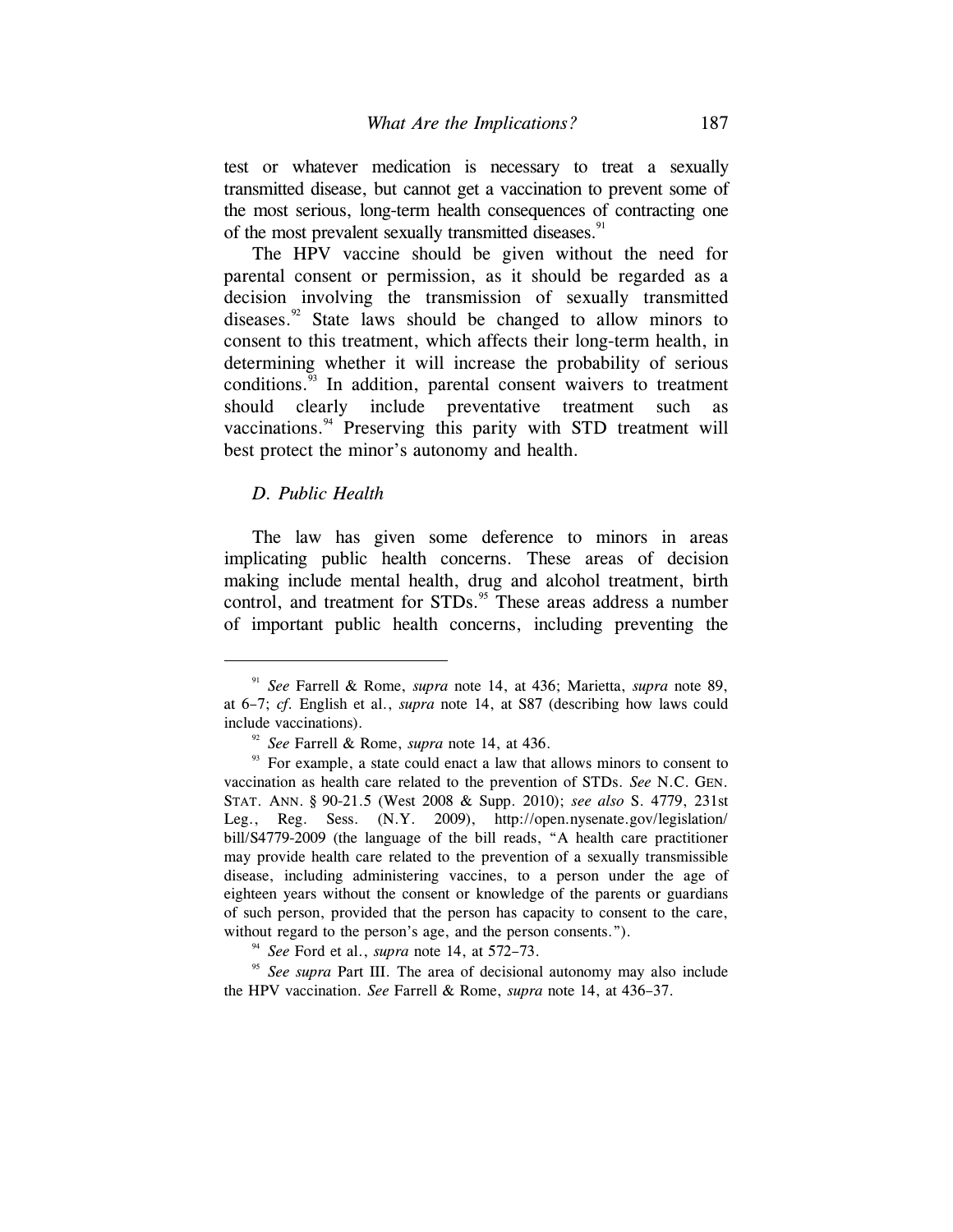spread of communicable diseases and ensuring that the minor obtains needed treatment to prevent serious harm to herself or to others. In these contexts, the safety of the minor and the community is more important than ensuring that parents know about or are involved in the decisions.<sup>96</sup> For example, we do not want to deter teens from obtaining medication to treat an STD because they do not want to tell their parents they have been sexually active (probably without protection) and caught a disease as a result.

Although these areas of decision-making authority are already recognized by most states, $\frac{97}{7}$  they should be expanded as necessary to protect against the dangers that teenagers pose to themselves and to others.<sup>98</sup> For example, as discussed above, the minors' right to obtain treatment for STDs should include the right to consent to the HPV vaccine. In addition, statutes relating to minors' consent to mental health treatment need to better reflect the reality of their lives, including the deterrent effect that parental involvement may have on seeking needed treatment. A recent California mental health statute<sup>99</sup> seems to go only halfway: it recognizes a mature minor doctrine for outpatient mental health services, $100$  but then requires that a parent or guardian be involved unless the involvement would be "inappropriate" and requires parental contact to be recorded.<sup>101</sup> True autonomy for minors considered mature should not require parental involvement or proof that it is inappropriate. The fact that the mature minor is seeking mental health treatment on his or her own without an

 $\overline{\phantom{a}}$ 

<sup>96</sup> *See* Halpern-Felsher & Cauffman, *supra* note 51, at 271–72

<sup>(</sup>suggesting treatment for STDs despite adolescents' immaturity). 97 *See supra* Part II. 98 CAL. HEALTH & SAFETY CODE § 124260 (West Supp. 2011) (adopting mature minor doctrine, but significantly limiting it with requirement of parental involvement).<br><sup>99</sup> *Id.* 

<sup>&</sup>lt;sup>100</sup> Id. See generally Sana Loue, *Faith-Based Mental Health Treatment of Minors*, 31 J. LEGAL. MED. 171, 195 (2010) ("A number of states . . . currently provide for minors' access to mental health services absent parental consent and notification, subject to various restrictions relating to the nature and duration of treatment."). 101 Loue, *supra* note 100.